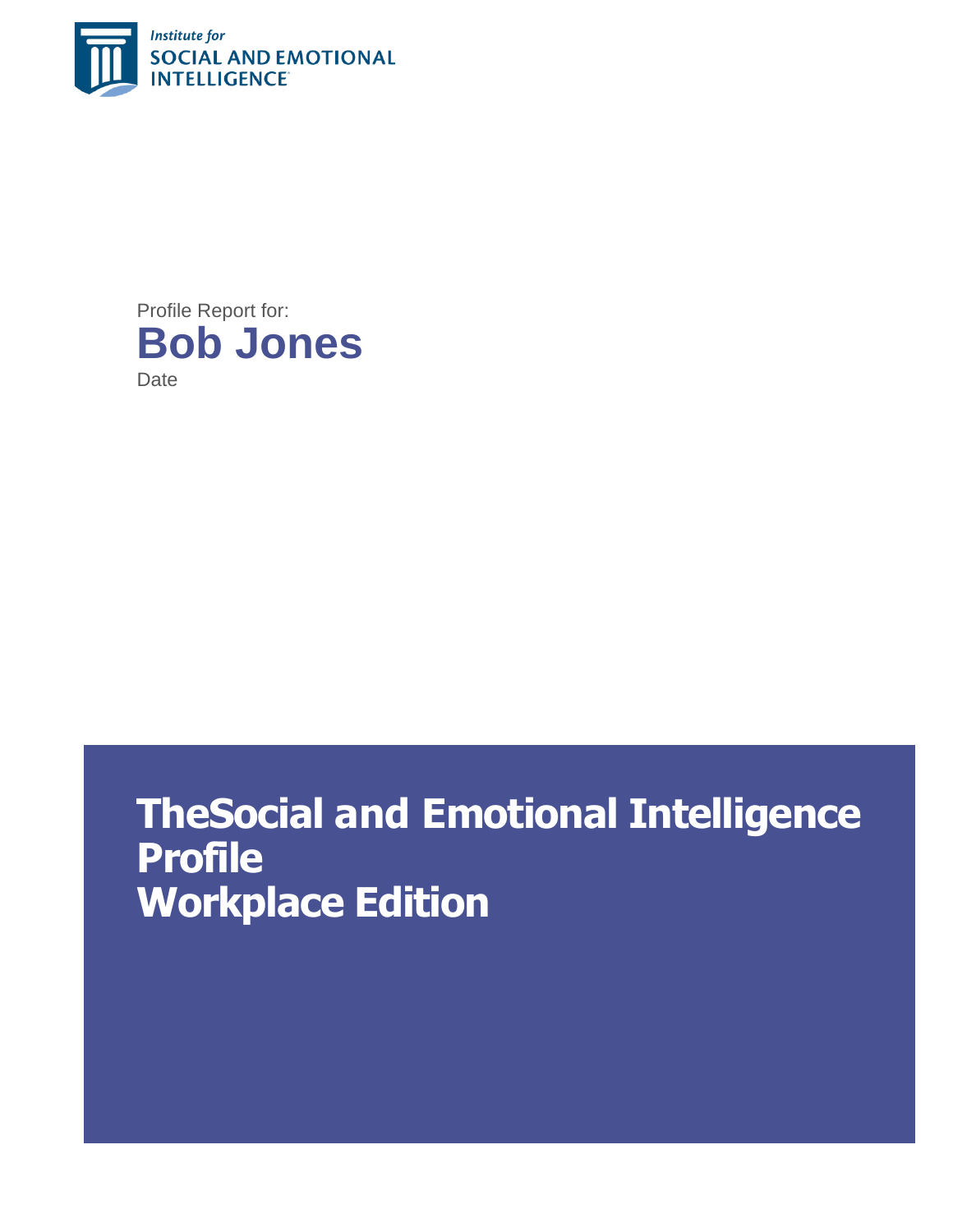

### **Table of Contents**

| <b>SECTION</b>                                                  | <b>PAGE</b>  |  |
|-----------------------------------------------------------------|--------------|--|
| <b>What Your SEQ Score Means</b>                                | $\mathbf{3}$ |  |
| <b>Four-Quadrant Model of Social and Emotional Intelligence</b> | 4            |  |
| <b>Social and Emotional Intelligence Profile</b>                |              |  |
| <b>Social and Emotional Competencies Explained</b>              |              |  |
| <b>Emotional Self-Awareness</b>                                 | 8            |  |
| <b>Accurate Self-Assessment</b>                                 | 10           |  |
| <b>Personal Power</b>                                           | 11           |  |
| <b>Behavioral Self-Control</b>                                  | 13           |  |
| <b>Integrity</b>                                                | 14           |  |
| <b>Innovation &amp; Creativity</b>                              | 15           |  |
| <b>Initiative &amp; Bias for Action</b>                         | 16           |  |
| <b>Achievement Drive</b>                                        | 17           |  |
| <b>Realistic Optimism</b>                                       | 18           |  |
| <b>Resilience</b>                                               | 19           |  |
| <b>Stress Management</b>                                        | 20           |  |
| <b>Personal Agility</b>                                         | 22           |  |
| <b>Intentionality</b>                                           | 23           |  |
| <b>Empathy</b>                                                  | 24           |  |
| <b>Organizational Awareness</b>                                 | 25           |  |
| <b>Service Orientation</b>                                      | 27           |  |
| <b>Communication</b>                                            | 28           |  |
| <b>Interpersonal Effectiveness</b>                              | 30           |  |
| <b>Powerful Influencing Skills</b>                              | 32           |  |
| <b>Conflict Management</b>                                      | 33           |  |
| <b>Inspirational Leadership</b>                                 | 34           |  |
| <b>Catalyzing Change</b>                                        | 35           |  |
| <b>Building Bonds</b>                                           | 36           |  |
| <b>Teamwork &amp; Collaboration</b>                             | 38           |  |
| <b>Coaching &amp; Mentoring Others</b>                          | 39           |  |
| <b>Building Trust</b>                                           | 40           |  |
|                                                                 |              |  |

© Copyright 2021 by ISEI, All Rights Reserved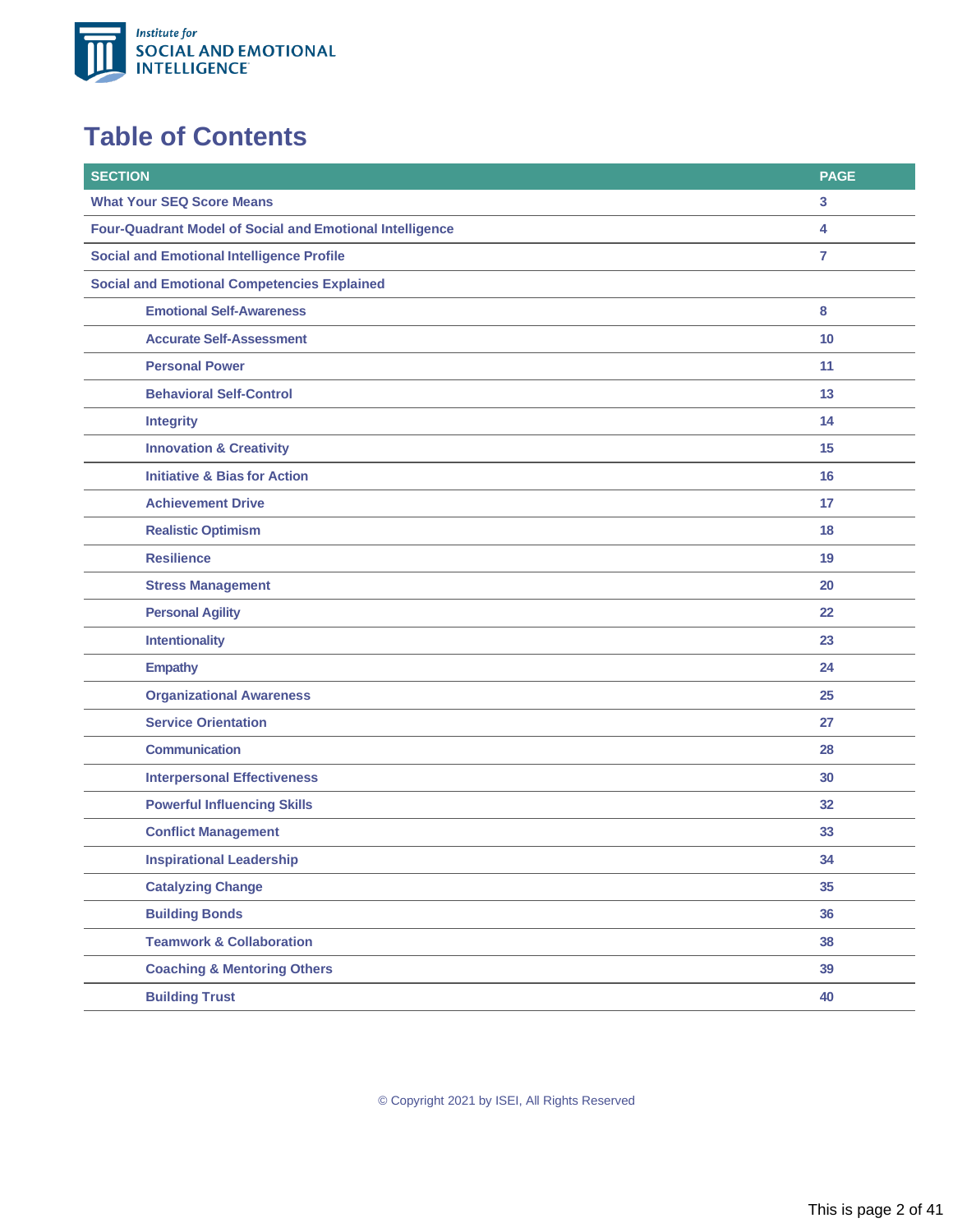

### <span id="page-2-0"></span>**Bob your SEIQ is 275 - Average, or Slightly Above**

### **What Your SEQScore Means**

You have average or slightly above average emotional intelligence. This is good, and yet there is still room for improvement. You are likely aware of your own emotions, and are using that information to some extent in deciding how to respond to challenging situations. You are also fairly sensitive to the emotional climate of the people around you – your family, friends, colleagues, and if you have them, your direct reports, supervisor, other employees, and key customers and clients. You are also probably somewhat aware of the effect your behavior has on others. To zero in on what needs improvement, check your section scores and ask yourself: In what areas am I the strongest (and celebrate yourself for these). In what areas do I need to improve? What situations generally create tension and stress for me? How am I handling these situations? What can I do differently? What negative thoughts play over and over in my mind on a regular basis? Are these a true picture of reality? If you work on gaining clarity in these areas, you will move toward greater success and effectiveness at work and greater happiness, and fulfillment in life. You have it in you so go for it!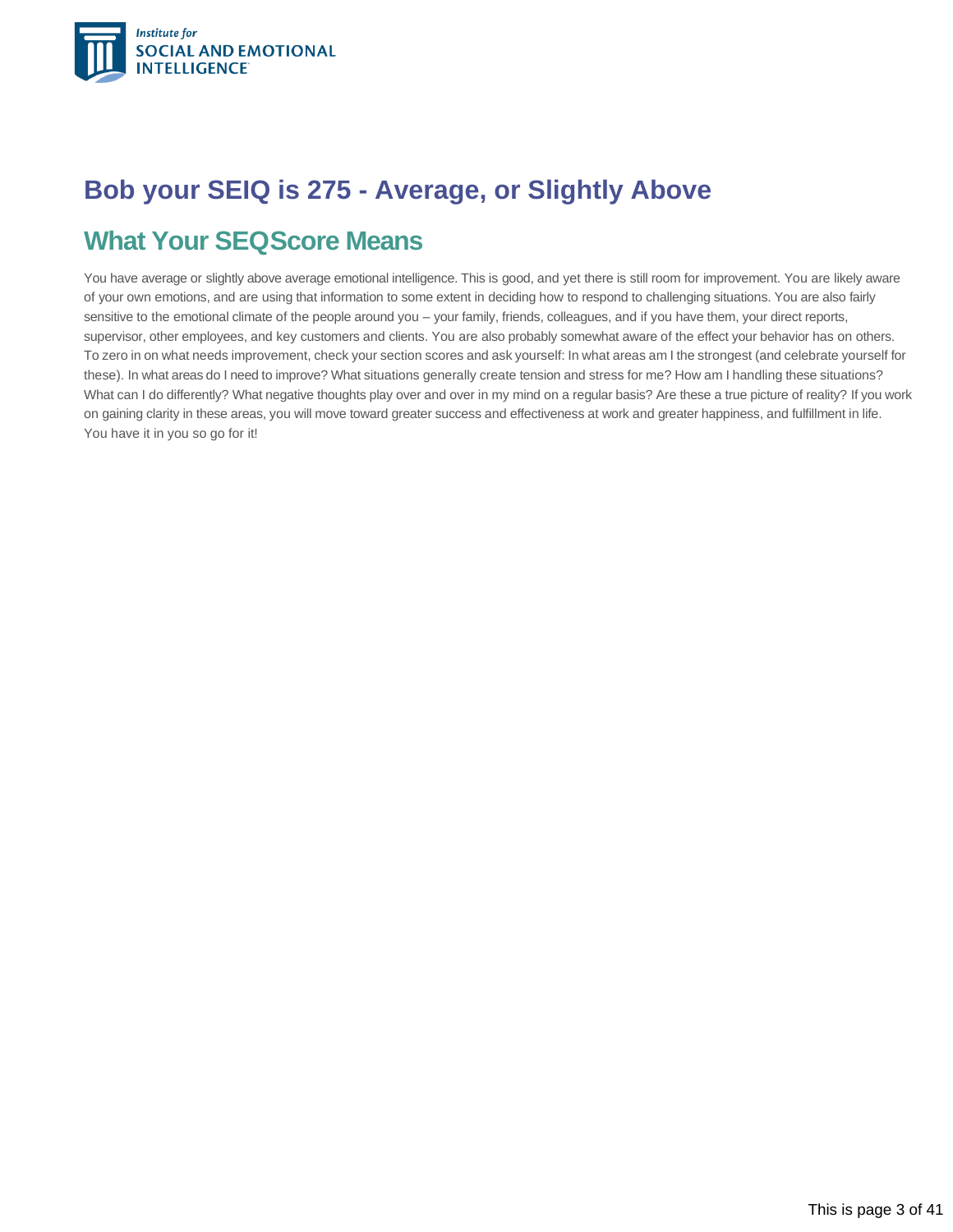

## **Four-Quadrant Model of Social + Emotional Intelligence**

<span id="page-3-0"></span>Social and emotional intelligence is the ability to be aware of our own emotions and those of others, *in the moment*, and to use that information to manage ourselves and manage our relationships.

|                   | <b>Self</b>                     |                        | <b>Other</b>                        |                        |
|-------------------|---------------------------------|------------------------|-------------------------------------|------------------------|
|                   | <b>Self-Awareness</b>           |                        | <b>Other Awareness</b>              |                        |
| <b>Awareness</b>  | <b>Emotional Self-Awareness</b> | $(10 - Average)$       | Empathy                             | (6 - Vulnerable)       |
|                   | <b>Accurate Self-Assessment</b> | $(11 - \text{Strong})$ | <b>Organizational Awareness</b>     | $(13 - Strong)$        |
|                   | <b>Personal Power</b>           | (14 - Exceptional)     | <b>Service Orientation</b>          | $(10 - Average)$       |
|                   | <b>Self-Management</b>          |                        | <b>Relationship Management</b>      |                        |
| <b>Management</b> | <b>Behavioral Self-Control</b>  | (7 - Vulnerable)       | Communication                       | $(13 - Strong)$        |
|                   | Integrity                       | $(12 - \text{Strong})$ | Interpersonal Effectiveness         | (9 - Average)          |
|                   | Innovation & Creativity         | (9 - Average)          | Powerful Influencing Skills         | $(13 - Strong)$        |
|                   | Initiative & Bias for Action    | (9 - Average)          | <b>Conflict Management</b>          | $(11 - \text{Strong})$ |
|                   | <b>Achievement Drive</b>        | (15 - Exceptional)     | Inspirational Leadership            | $(13 - Strong)$        |
|                   | <b>Realistic Optimism</b>       | $(12 - Strong)$        | Catalyzing Change                   | $(12 - Strong)$        |
|                   | Resilience                      | (14 - Exceptional)     | <b>Building Bonds</b>               | (7 - Vulnerable)       |
|                   | <b>Stress Management</b>        | (8 - Average)          | <b>Teamwork &amp; Collaboration</b> | $(8 - Average)$        |
|                   | Personal Agility                | $(10 - Average)$       | Coaching & Mentoring Others         | (7 - Vulnerable)       |
|                   | Intentionality                  | (14 - Exceptional)     | <b>Building Trust</b>               | (8 - Average)          |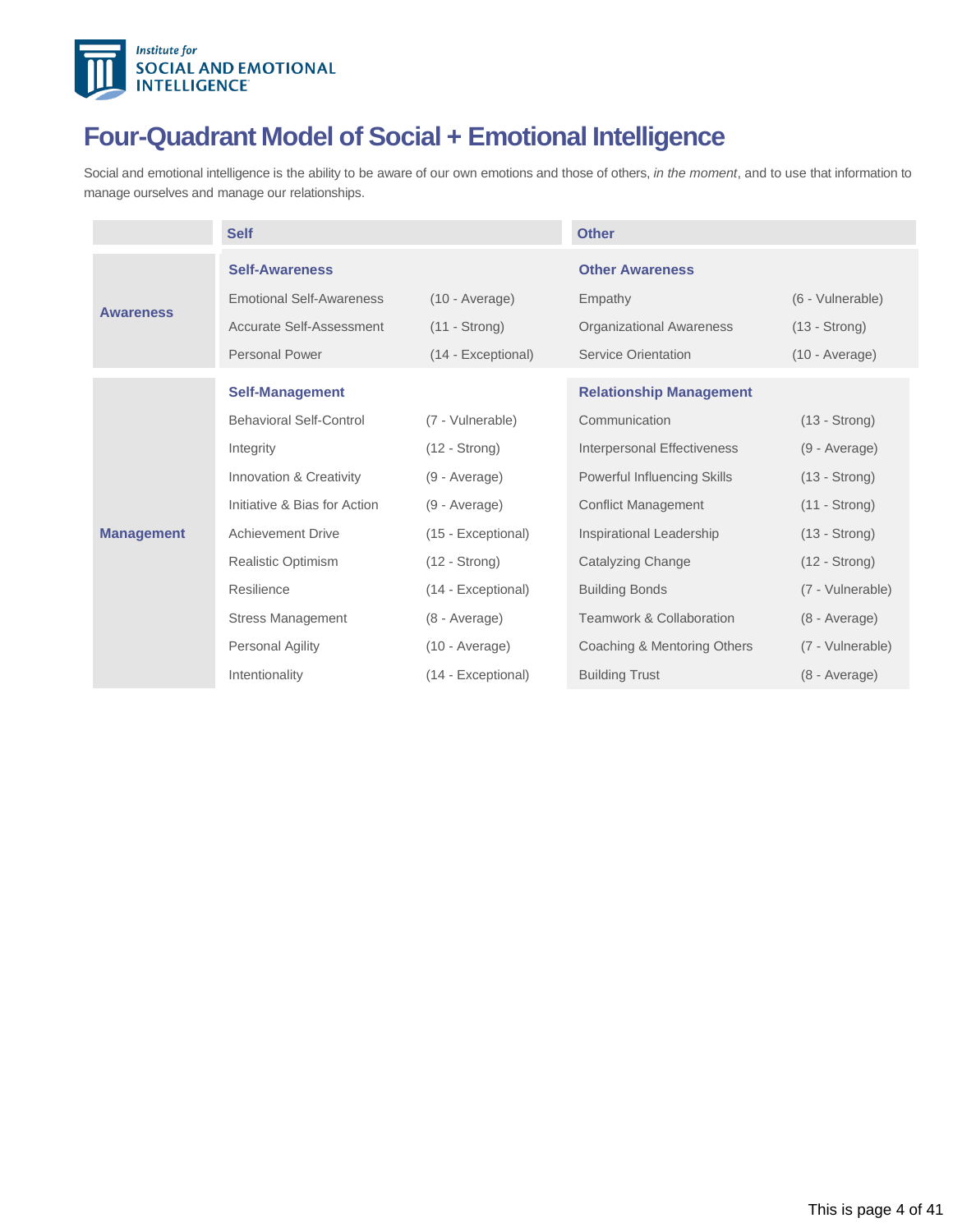

### **Four-Quadrant Model of Social + Emotional Intelligence**

### **Personal Competence**

*These competencies determine how we manage ourselves:*

#### **Self-Awareness**

*Knowing one's internal states, preferences, resources and intuitions*

- **Emotional Awareness:** Recognizing one's emotions and their effects
- **Accurate Self-Assessment:** Knowing one's strengths and limits
- Personal Power: A strong sense of one's self-worth and capabilities; having self-confidence; being assertive

#### **Self-Management**

*Managing one's internal states, impulses and resources*

- **Behavioral Self-Control:** Keeping disruptive emotions in check; impulse control
- **Integrity:** Maintaining high standards of honesty and ethics at all times
- **Innovation & Creativity:** Actively pursuing new approaches and ideas
- **Initiative & Bias for Action:** Readiness to act on opportunities
- **Achievement Drive:** Striving to meet a standard of excellence
- **Realistic Optimism:** Expecting success; seeing setbacks as manageable; persisting in achieving goals despite obstacles and setbacks
- **Resilience:** Perseverance and diligence in the face of setbacks
- **Stress Management:** Working calmly under stress and pressure
- **Personal Agility:** Readily, willingly, rapidly and effectively anticipating and adapting to change
- **Intentionality:** Thinking and acting "on purpose" and deliberately

### **Social Competence**

*These competencies determine how we handle relationships:*

#### **Social Awareness – Other Awareness**

*Awareness of others' feelings, needs and concerns*

- **Empathy:** Sensing others' feelings and perspectives, and taking an active interest in their concerns
- **Situational Awareness:** Reading a group's emotional currents and power relationships; being able to "size up" a situation and plan an appropriate response
- **Service Orientation:** Anticipating, recognizing and meeting customers' needs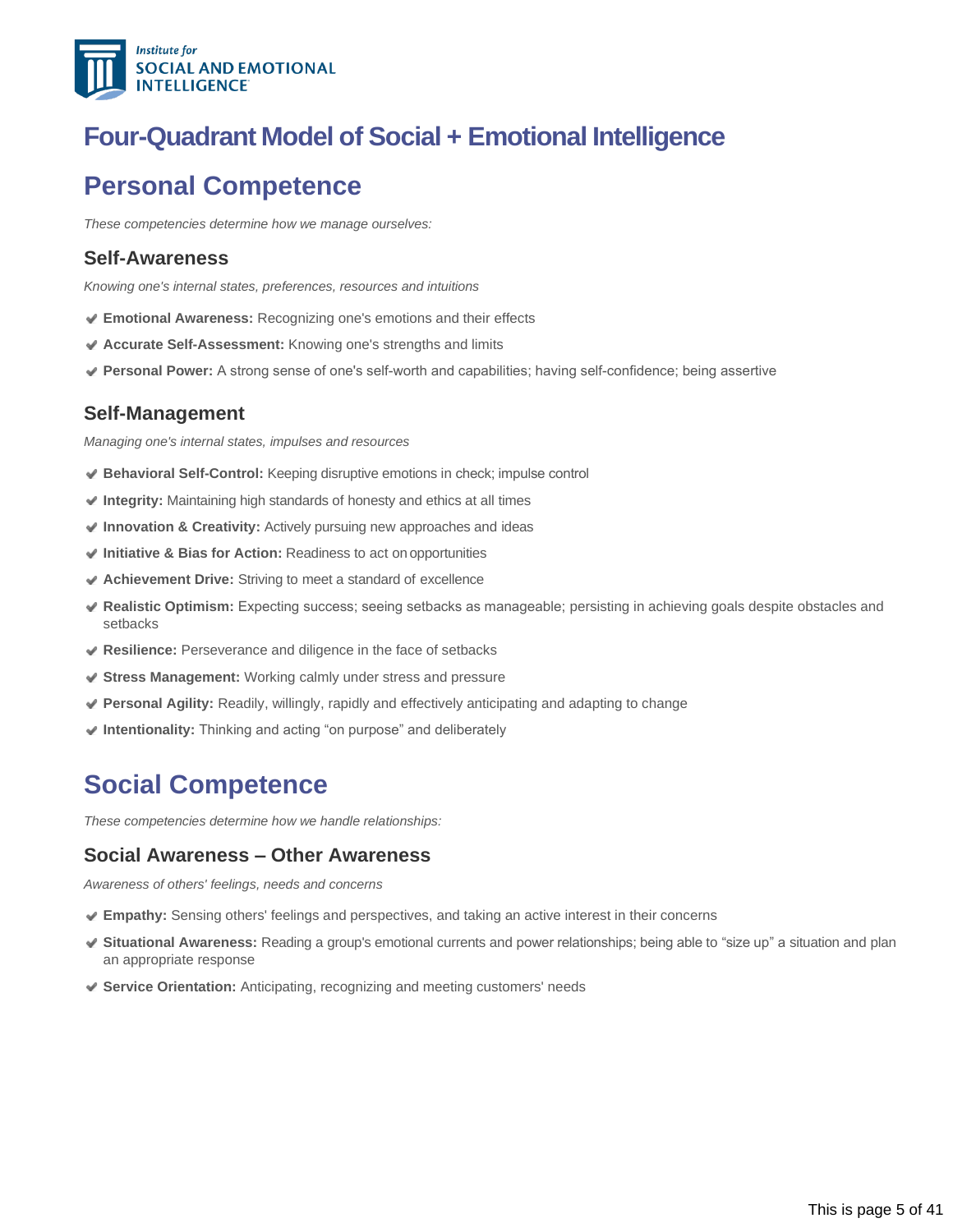

#### **Social Skills – Relationship Management**

*Adeptness at inducing desirable responses in others*

- **Communication:** Listening attentively and fostering open dialogue
- **Interpersonal Effectiveness:** Possessing diplomacy, tact and interpersonal skills, and knowing how to use them to ease transactions and relationships with others; the ability to relate well and build rapport with all people
- **Powerful Influencing Skills:** Wielding effective tactics for persuasion
- **Conflict Management:** Negotiating and resolving disagreements
- **Inspirational Leadership:** Motivating, guiding and mobilizing individuals and groups; articulating a clear, compelling and motivating vision for the future
- **Catalyzing Change:** Initiating, managing and leading change
- **Building Bonds:** Nurturing and maintaining relationships, cultivating a wide network; connecting with others on a deeper rather than superficial level
- **Teamwork & Collaboration:** Working with others toward shared goals. Creating group synergy in pursuit of collective goals
- **Coaching & Mentoring Others:** Identifying others' development needs and bolstering their abilities
- **Building Trust:** Being trustworthy and ethical when working and relating to others; ability to establish a bond of trust with others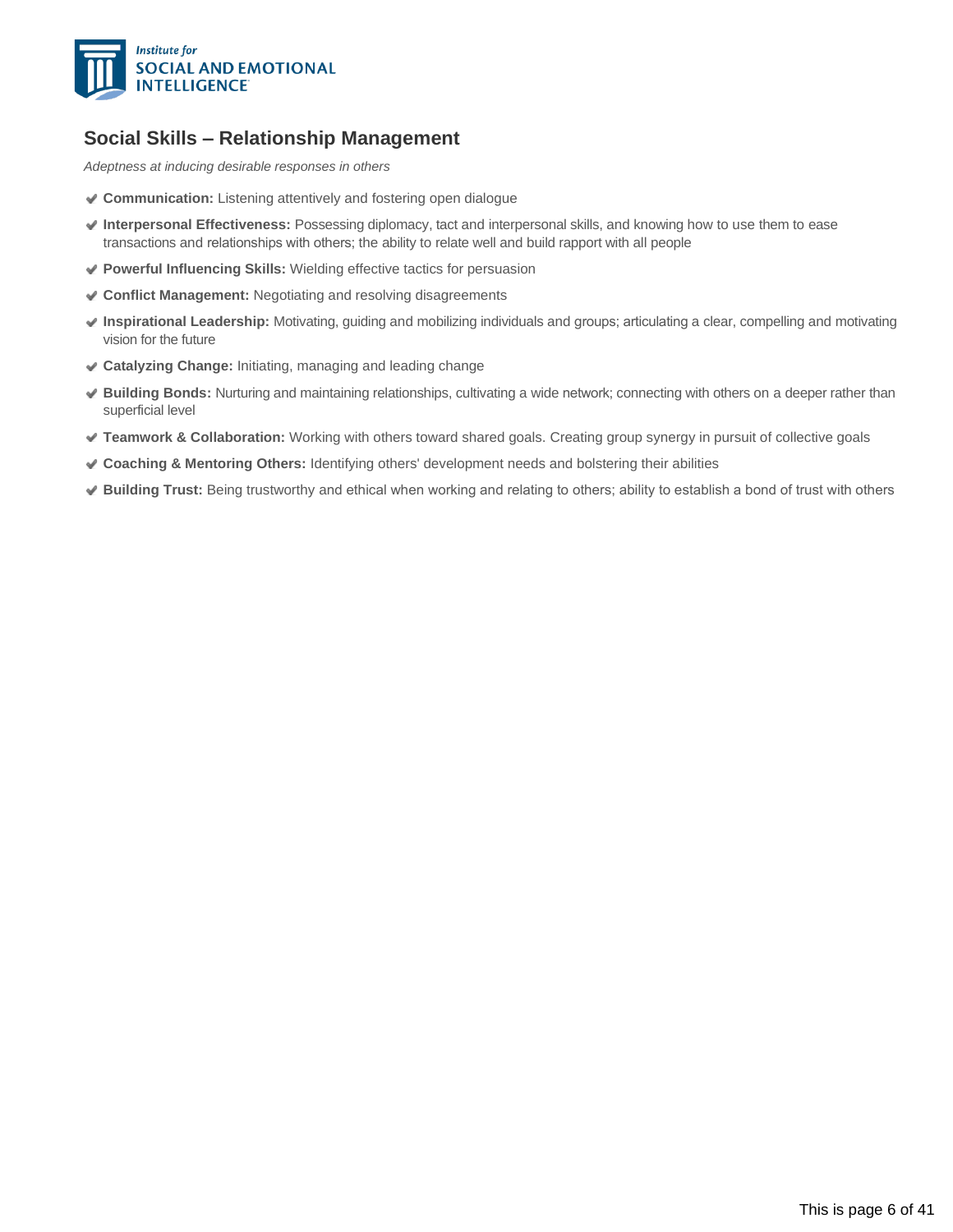



# <span id="page-6-0"></span>**Social + Emotional IntelligenceProfile**

Competency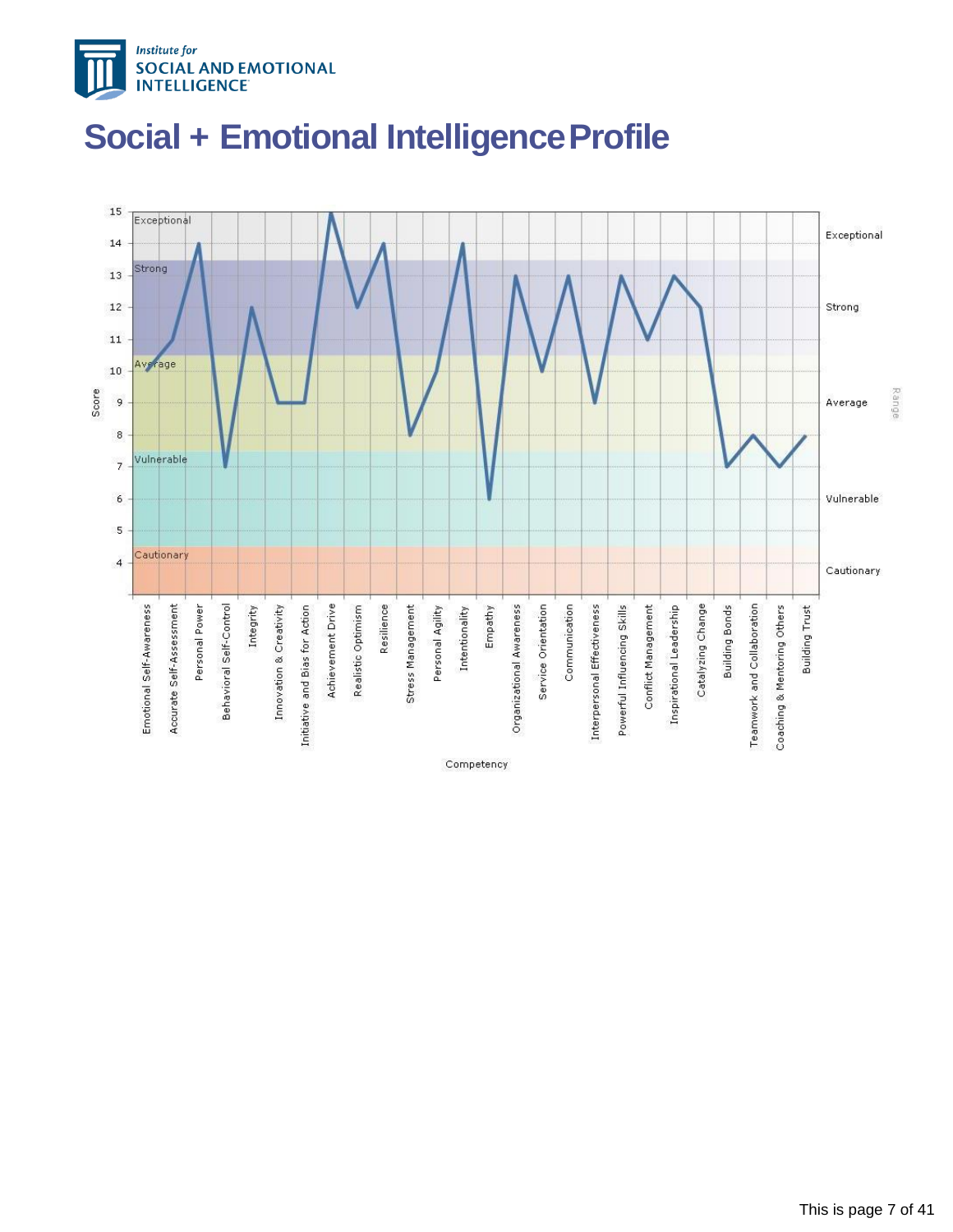

# <span id="page-7-0"></span>**Social + Emotional CompetenciesExplained**

On this and the following pages are descriptions of each of the 26 competencies, including the characteristics of individuals with the competency, characteristics of people lacking the competency, and several development tips. If you find you are in the "cautionary" or "vulnerable" range, you might consider some of the development suggestions contained here. At the same time, don't lose sight of your strengths. You will want to leverage these to maximize your success and your contribution to the organization.

### **Emotional Self-Awareness (10 - Average)**

- noticing and being able to label your feelings, emotions, "gut-level" instincts or reactions; being able to connect these to their source; recognizing their effects on your mind and your body; using your feelings as a valuable source of insight and information about yourself, others and the situations around you

#### **People with this competence**

- $\blacktriangleright$  Know which emotions they are feeling and why
- $\blacktriangleright$  Realize, in the moment, the links between their feelings and what they think, do and say
- Recognize how their feelings effect their performance
- $\blacktriangleright$  Are able to articulate their feelings and appropriately express them
- Can tell, in the moment, when they are getting upset

#### **People lacking this competence**

- May receive messages from their bodies such as chronic headaches, lower back pain, neck or shoulder pain, heart racing, sweaty palms, anxiety attacks or other signals but generally don't pay attention to these signals or connect them to what might be causing these physical symptoms
- Fail to gain insight and information from what their bodies might be trying to tell them
- Get irritated, frustrated or angry easily, causing them to treat people in an abrasive way
- Fail to see that what they are doing or being asked to do might not be aligned with their personal goals and values
- Often feel stressed and out of balance in terms of their work, life, health and family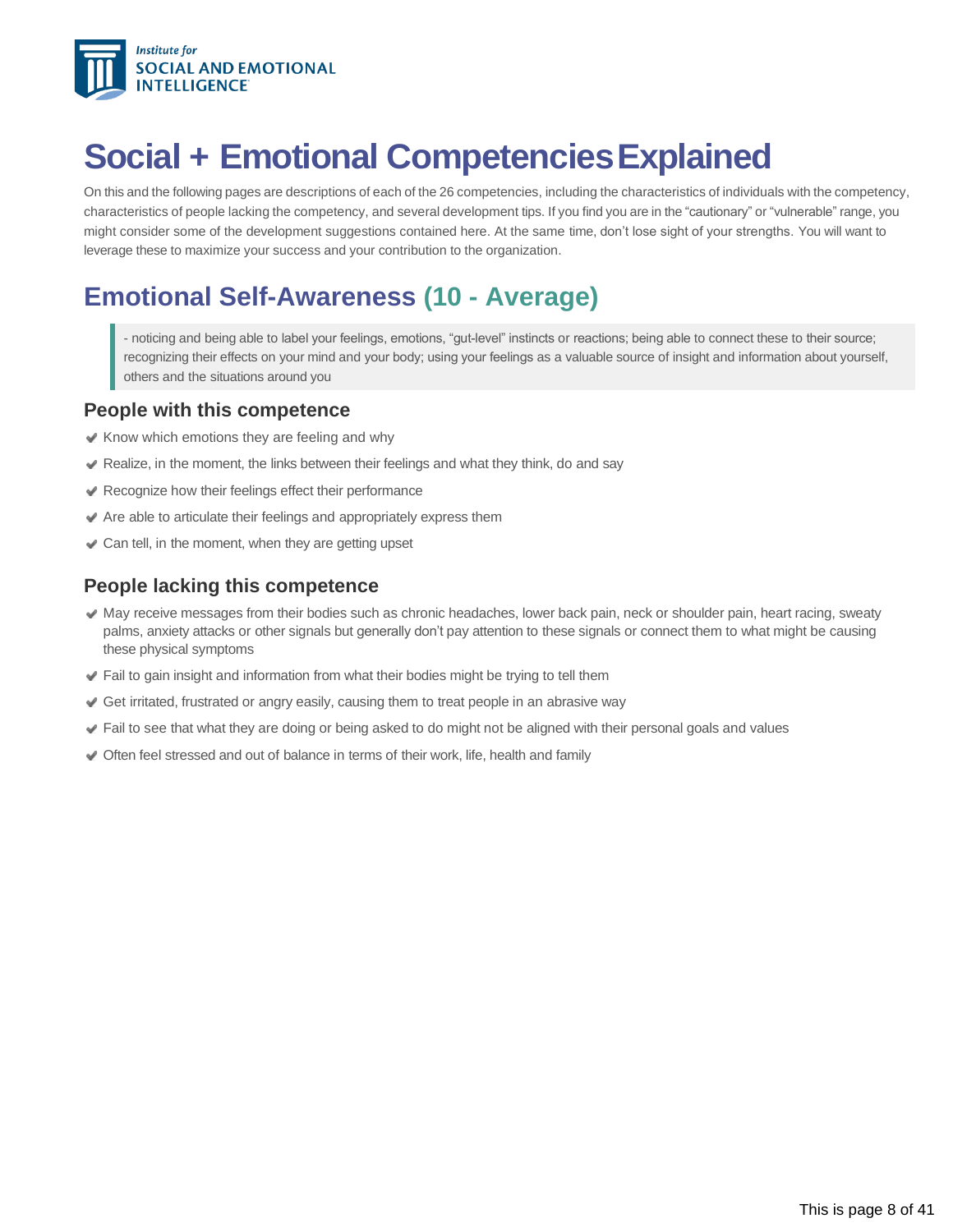

#### **Development tips**

- Regularly check in on your feelings. During the course of the day, schedule brief but frequent check-ins on what your body might be feeling, and check in on your emotional state as well
- If you find yourself clenching your teeth, tensing your shoulders, feeling worn out or worn down, stop and ask yourself what your body is trying to tell you – are you feeling strained? Stressed? Anxious? Fearful? Overwhelmed? Discouraged? Burned out?
- Name your emotions and connect them specifically to a source or to a situation, concern, or issue
- "Listen" to what your emotions might be telling you in that moment
- Use the information that bubbles up from inside, listen to your intuition to gain insight that could guide you in dealing with the issue or challenge
- Take the time to be introspective, to listen to that quiet inner voice. Put aside some of your goal-oriented activities and think. Take long walks, know you core values, and especially stop thinking of your emotions as irrelevant or messy. Our emotions are an essential source of valuable information

"Enlarge your consciousness. If your consciousness is small, you will experience smallness in every department of your life." - Robert Pante

"Like an ability or a muscle, hearing your inner wisdom is strengthened by doing it." - Robbie Gass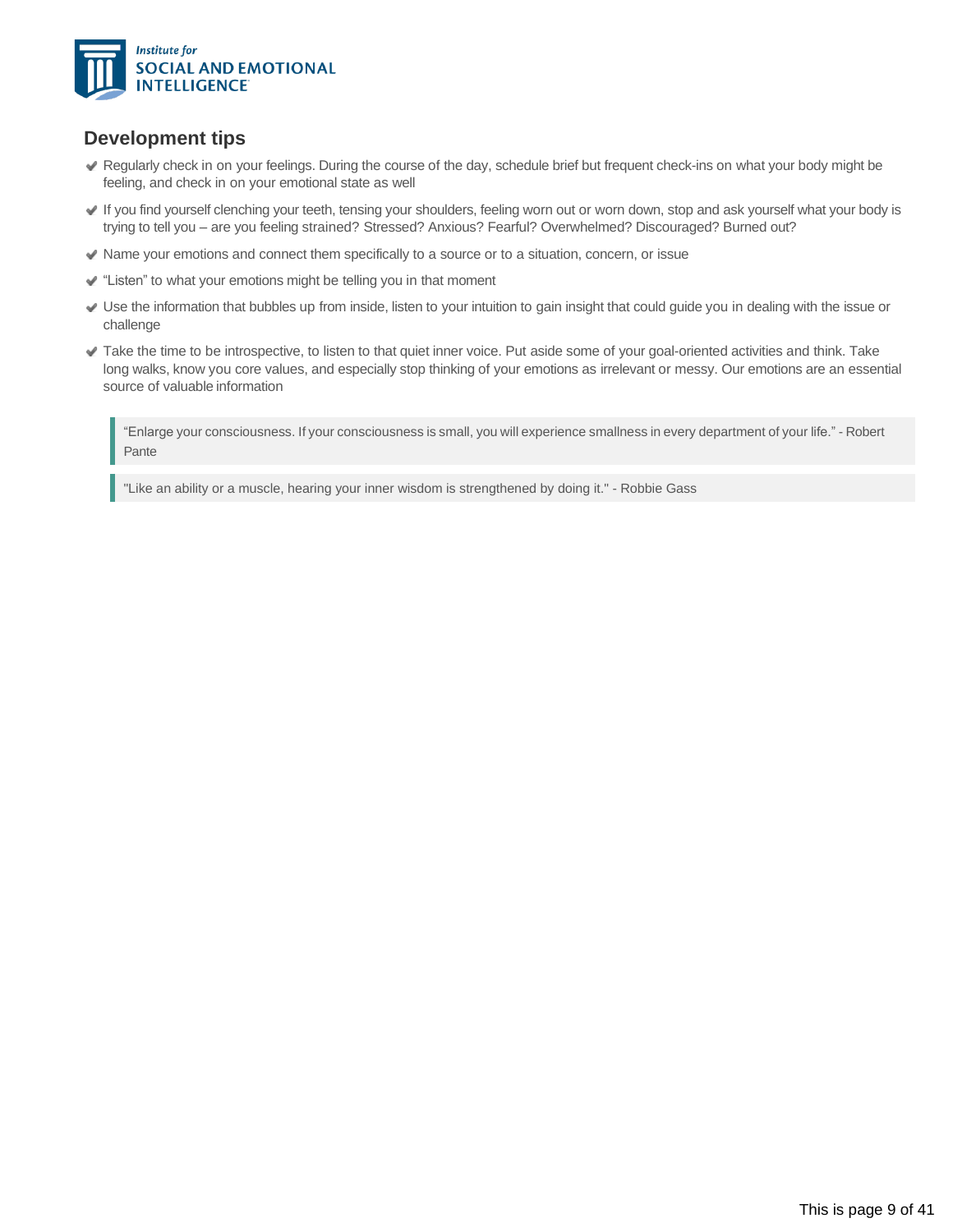

### <span id="page-9-0"></span>**Accurate Self-Assessment (11 -Strong)**

- an inner awareness of your strengths and limitations

#### **People with this competence**

- Are reflective and learn from experience
- Know their capabilities; know what they can do and what they can't do
- Are open to candid feedback, new perspectives, continuous learning and self-development
- Ask for help from others who might have more experience, knowledge or ability
- Have the ability to identify and target areas for improvement and change
- **■** Demonstrate a desire to learn and grow

#### **People lacking this competence**

- $\blacktriangleright$  Tend to want to appear "right" in front of others
- Fail to ask for help
- Compete with others instead of cooperating
- Exaggerate their own value and contribution
- Set unrealistic, overly ambitious and unattainable goals for themselves and others
- Push themselves hard, often at the expense of other parts of their lives
- Push others hard
- $\blacktriangleright$  Tend to micromanage and take over instead of delegating ("if you want it done right . . . ")
- Take credit for others' efforts
- $\blacktriangleright$  Blame others for mistakes, even if they made them
- Cannot admit mistakes or personal weaknesses
- **↓ Can't accept feedback or criticism**

#### **Development tips**

- Request feedback from time to time and accept it without becoming defensive
- Make it safe for people to give you feedback
- Be open to gaining new insights and learning new things
- Take an assessment instrument such as a communication style profile or Myers-Briggs to learn more about your strengths and development opportunities
- Analyze your strengths and weaknesses
- $\blacktriangleright$  Ask others for their insights on your strengths and weaknesses
- Maintain an openness and commit to ongoing learning, growth and improvement
- Allow others to try new things, and create a safe environment for moderate risk-taking and failure
- ◆ Be realistic in taking on new projects, setting new goals and objectives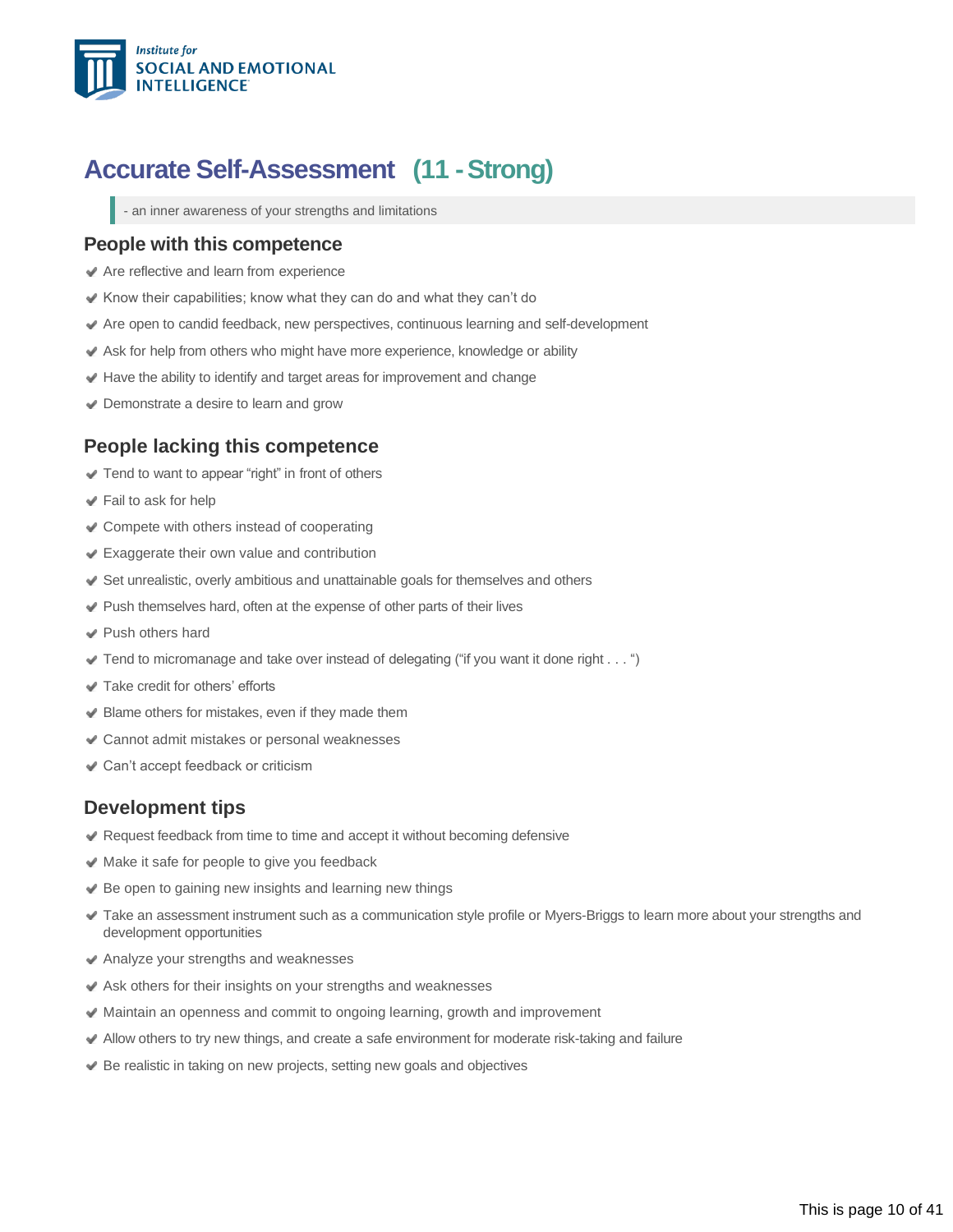

### <span id="page-10-0"></span>**Personal Power (14 -Exceptional)**

- a sense of self-confidence and an inner knowing that you can meet life's challenges and live the life you choose; the ability to have the difficult conversations in life, and to speak your truth quietly, sincerely, assertively and appropriately

#### **People with this competence**

- Have a calm inner conviction about who they are and their ability to get the things they want and need in life
- Believe they can set the direction of their lives, and do
- Are able to distinguish between the things they have control over in life and those they do not; and don't stress over the latter
- Define themselves from the inside out ("I'm capable," "I'm good at managing setbacks," "I'm pretty good at managing conflicts," "I'm creative") rather than from the outside in ("I'm a Vice President," "I'm a banker," "I'm a lawyer," or "I'm a doctor")
- $\blacktriangleright$  Make things happen; don't believe in fate
- Feel in control of their lives
- $\triangle$  Know what they want and go after it
- Are confident in themselves
- Can speak their truth and give voice to their convictions

#### **People lacking this competence**

- Avoid confrontations with people, even to get a problem resolved or when the confrontation might be best in the long run
- Have difficulty speaking truth to power
- Lack confidence in their own judgment
- Avoid going to the heart of an issue
- $\blacktriangleright$  Hesitate to try new things
- $\blacktriangleright$  Have difficulty defending their ideas
- Avoid challenges, give in too readily
- **◆ Question their own ability; often feel powerless**
- Don't take risks or chances, even moderate ones
- Are unable to set boundaries or demand respectful treatment from others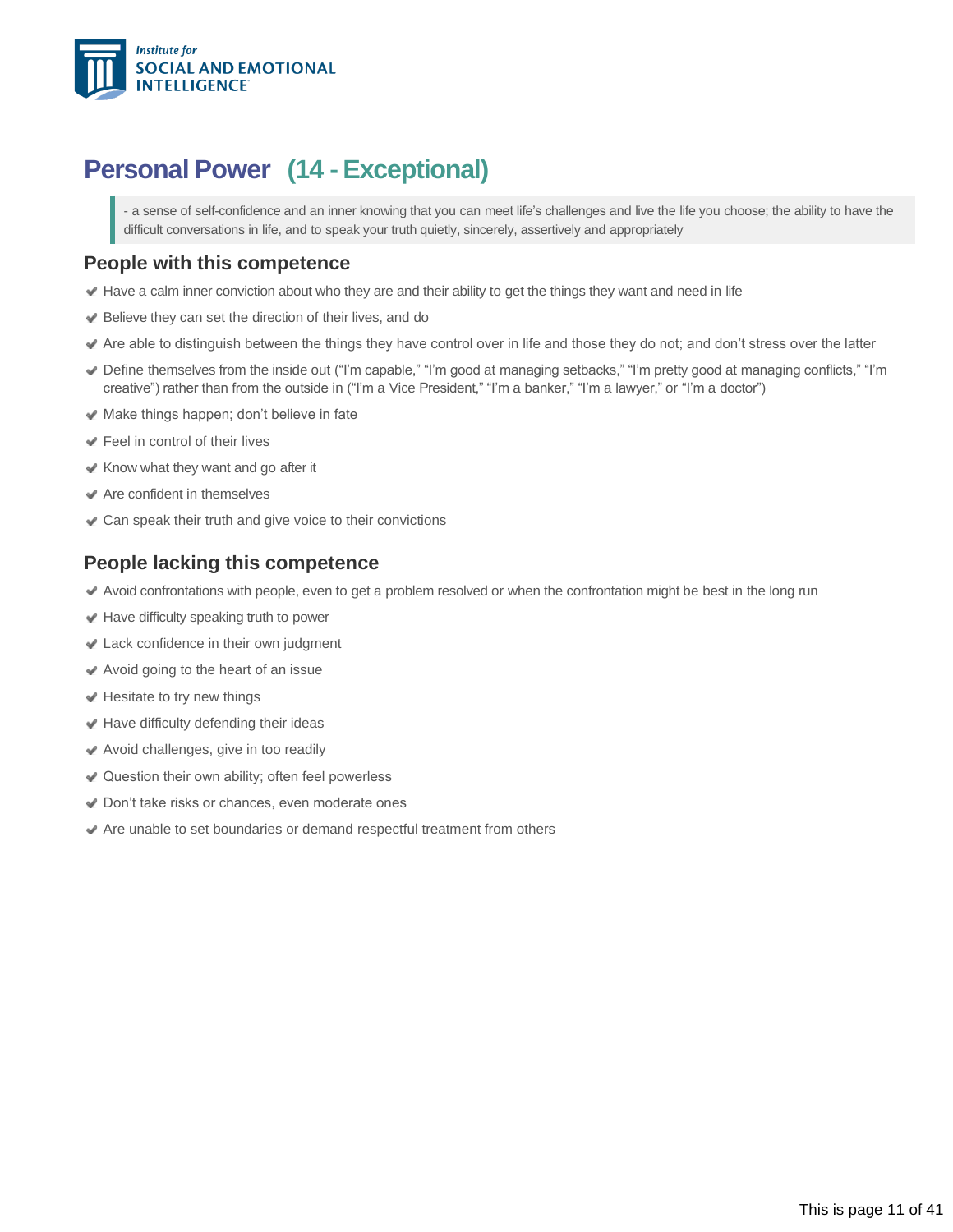

### **Development tips**

- Make a list of the things you've accomplished in your life; make a sincere effort to recapture the feelings you experienced when you achieved your goals
- $\blacktriangleright$  Identify the things you excel in, tap into the emotions associated with those strengths
- Examine the causes of your lack of confidence or lack of personal power, i.e., is it a lack of skill in a new position? If so, seek out formal or informal training to boost your confidence. Is it a lack of experience? Seek the help of a mentor who will provide you with some guidance
- **◆ Take an assertiveness course or read a book on assertiveness**
- Become aware of communication circumstances when you put yourself down or use language that suggests powerlessness or a lack of confidence. For example, be aware of allowing interruptions. Stop saying "I'm sorry" frequently; stop the "uptalk," that rising inflection at the end of a statement that makes you sound tentative. Become aware of weak language such as tag lines ("this is a good idea, isn't it?), and modifiers (like "hopefully," and "I guess this is a good idea," or even "I'm just the front desk person," or "I'm only a beginner"). Our language teaches people how to treat us. If our language lacks power, we are perceived as lacking power and we are treated as lacking power. Enlist the help of a good communication coach to ensure your language has power
- $\blacktriangleright$  Set and keep boundaries
- **◆** Move on from failures
- Identify those circumstances and situations where you can have influence and commit to making an impact in those areas
- Ask for the information you need
- Let go and stop trying to control situations over which you have no control or power
- Envision yourself as smart, competent, articulate, poised, and admired

Great Resources:

The Assertiveness Workbook: How to Express Your Ideas and Stan Up for Yourself at Work and in Relationships, by Randy J. Paterson Ph.D.,

You Can Have What You Want: Proven Strategies for Inner and Outer Success, by Michael Neill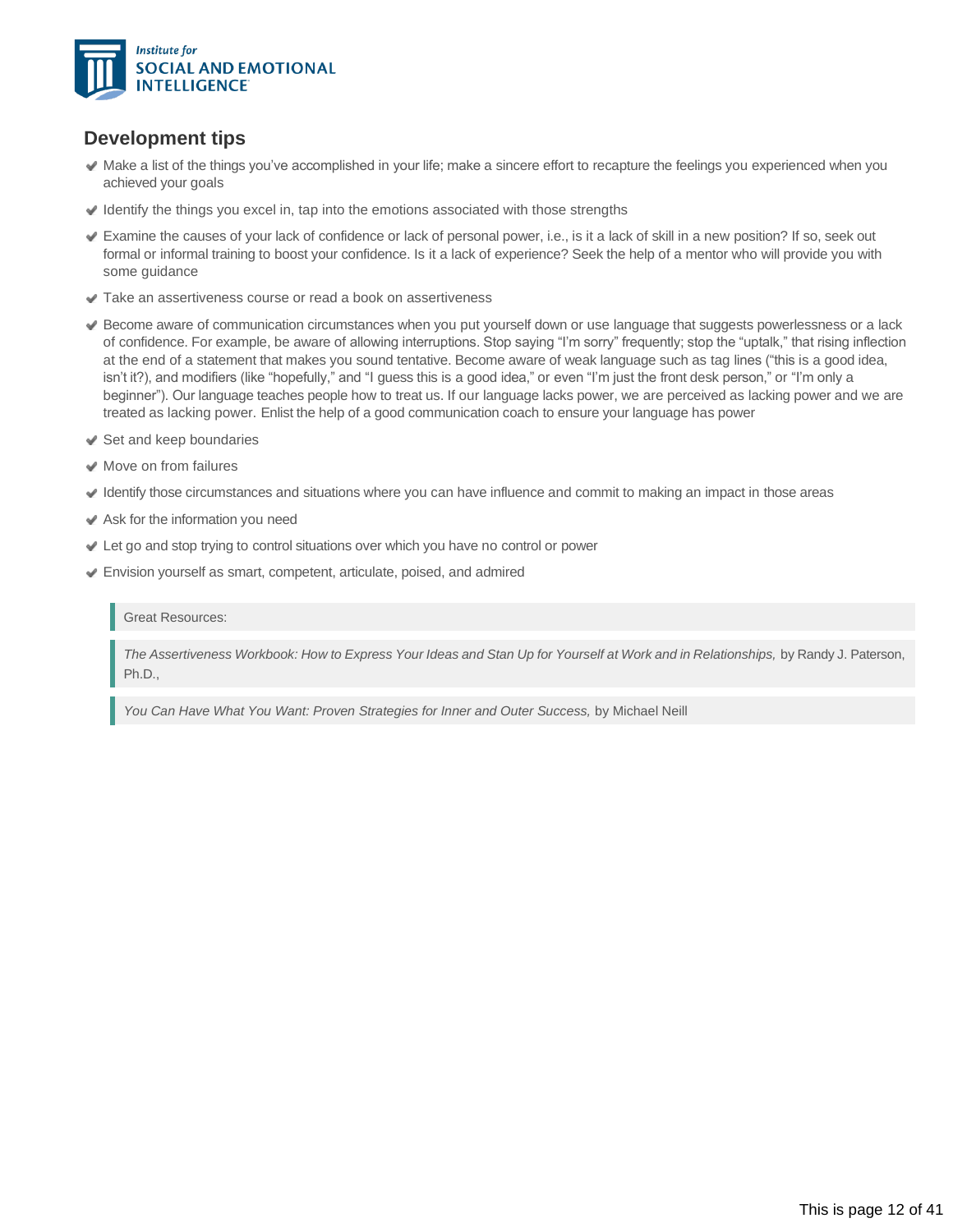

### <span id="page-12-0"></span>**Behavioral Self-Control (7 - Vulnerable)**

- keeping disruptive emotions and impulses in check

#### **People with this competence**

- $\blacktriangleright$  Manage their impulsive feelings and distressing emotions well
- Stay composed, positive, and unflappable even in trying moments
- Restrain negative reactions
- Think clearly and stay focused under pressure
- Maintain their stamina and performance in emotionally-charged situations
- Choose not to escalate a problem when attacked, provoked, or aggressively confronted by another
- When faced with hostility or opposition, remain "cool under pressure"

#### **People lacking this competence**

- **◆ React impulsively**
- Get involved in inappropriate situations because they can't resist the temptation
- Respond to problems in a non-constructive way
- $\triangle$  Are quick to anger
- Tend to be defensive
- May become angry, depressed or agitated when faced with conflicts and stress on the job (may even think of quitting)

#### **Development tips**

- $\blacktriangleright$  Self-awareness is the first step
- $\blacktriangleright$  Make a list of things that cause you to "lose it" your triggers or "hot buttons"
- Write out a strategy to deal with each of these issues the next time they arise
- Remember, in the moment, to choose a more constructive response when issues come up in the future
- Watch your self-talk tell yourself what it looks like to stay composed, stay focused & think clearly under pressure

"Anyone can become angry – that is easy. But to be angry with the right person, to the right degree, at the right time, for the right purpose, and in the right way – this is not easy." - Aristotle

"He who blows his top loses all his thinking matter." Chinese proverb

"As human beings, our greatness lies not so much in being able to remake the world... as in being able to remake ourselves." - Mahatma Gandhi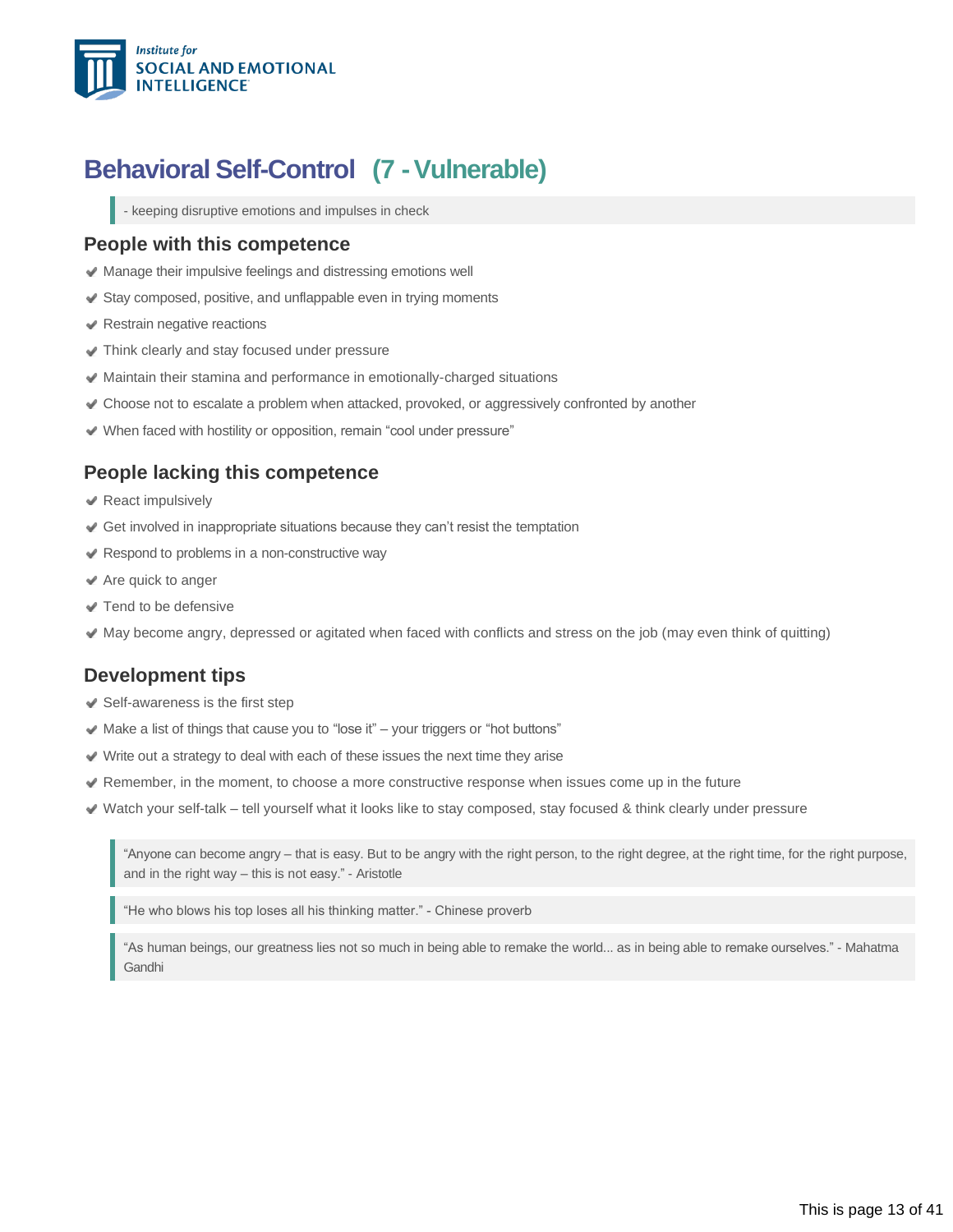

### **Integrity (12 - Strong)**

<span id="page-13-0"></span>- maintaining high standards of honesty and ethics at all times; living our values

#### **People with this competence**

- Act ethically and are above reproach
- Do what's right, even if it's not personally rewarding
- $\blacktriangleright$  Build trust through their reliability and authenticity
- Admit their own mistakes and confront unethical actions in others
- Maintain an authentic openness with others about their values, beliefs, feelings, and actions
- Take tough, principled stands even if they are unpopular
- $\blacktriangleright$  Keep their word, commitments and promises
- $\blacktriangleright$  Are honest and give true, accurate information
- $\blacktriangleright$  Treat all people fairly, no matter their place in the organization

#### **People lacking this competence**

- Haven't sorted out their own opinions and feelings of what's right and what's wrong
- Do what is most expedient rather than what is right
- $\blacktriangleright$  Show little independence of thought are easily influenced by others
- Tend to respond to the needs of the moment and don't challenge the way things are done, even if they go against their established values

#### **Development tips**

- $\blacktriangleright$  Know your values and the principles you feel most strongly about
- Write them down, and keep them in a visible place (calendar, desk)
- Write a paragraph or two, exploring whether your behavior is consistent with your values
- Ask yourself what you need to do differently to live more genuinely and be true to, and in integrity with, your values and beliefs
- Figure out ways you can tell your truth
- Review your values often

"The truth of the matter is that you always know the right thing to do. The hard part is doing it." - General Norman Schwarzkopf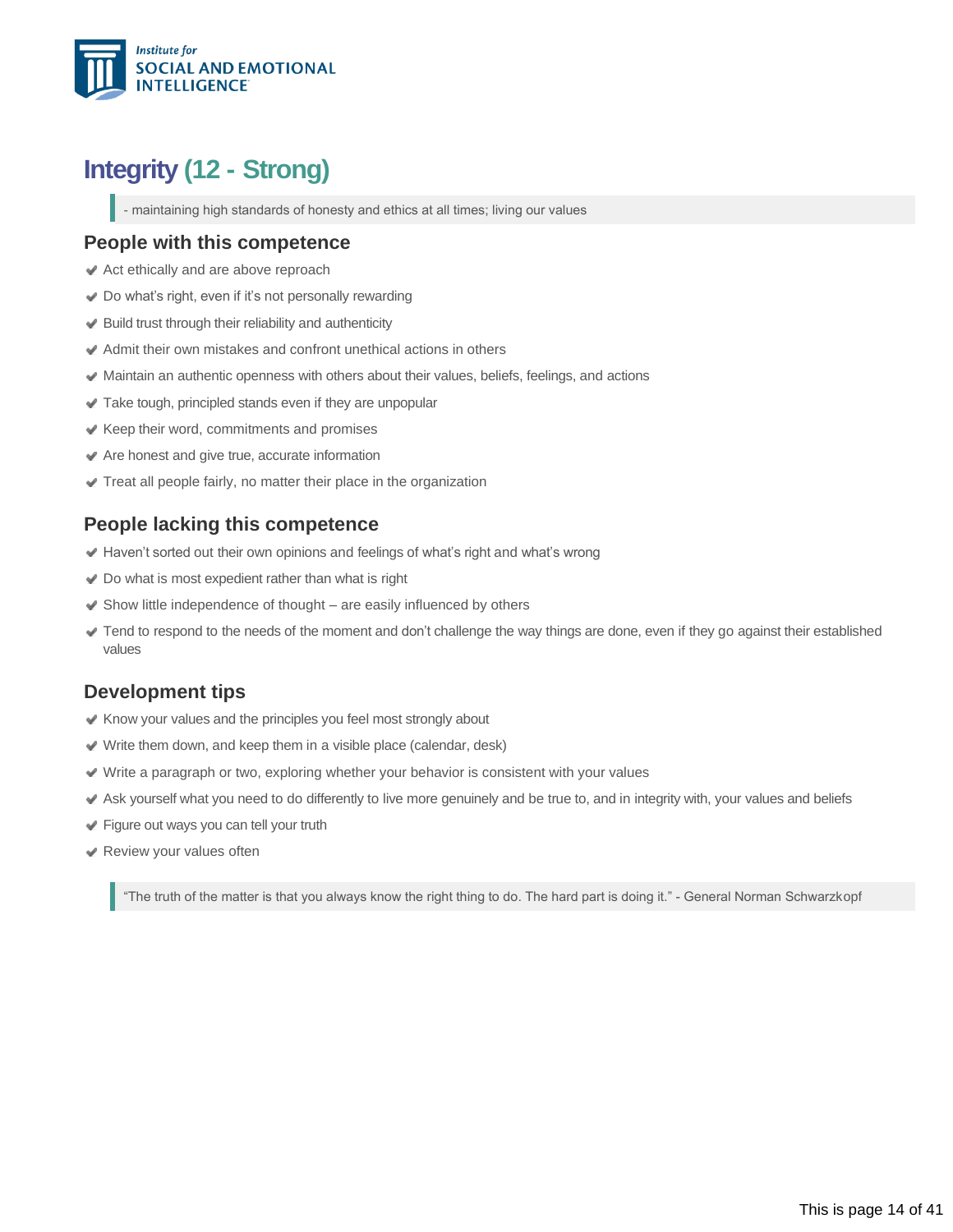

### **Innovation & Creativity (9 -Average)**

<span id="page-14-0"></span>- being open to and actively pursuing novel ideas and new approaches

#### **People with this competence**

- **◆ Seek out fresh ideas from a wide variety of sources**
- $\blacktriangleright$  Are open to and consider new and original solutions to problems
- Ask lots of questions to generate new ideas; encourage others to brainstorm & think out loud
- Take fresh perspectives and risks in their thinking
- Question accepted practices, patterns and assumptions
- $\blacktriangleright$  Strive to find new ways of doing things; strive to see things newly; are curious
- Are flexible and adaptable; view "failure" as "feedback" ("well, that's one idea that doesn't work; let's try something else") and don't beat themselves up about it

#### **People lacking this competence**

- Worry and become anxious when they have to shift priorities or deal with change
- $\blacktriangleright$  Respond negatively to new situations and complain
- $\triangle$  Are inflexible in how they see things
- $\blacktriangleright$  Are hesitant to take on new challenges
- Can't change track when confronted with changing circumstances

### **Development tips**

- Call on all your thinking capacity for generating ideas feelings, hunches, intuition the opposite of creativity is strict cognitive thinking
- Use all your senses and brainstorm, generate lots of ideas, options and possibilities when approaching a challenge; don't edit your ideas or censor yourself
- Ask yourself "what if" questions
- $\blacktriangleright$  Take time off we can't be creative when we are exhausted by too many demands
- $\triangleleft$  Clear your space and de-clutter this enhances creativity
- Cultivate an attitude of curiosity in all things; if something strikes a spark of interest, explore it
- Explore your polarity that is, explore the opposite (i.e., if you're an extrovert, learn to experience the world as an introvert; if you're analytical, tap into and trust your intuition)
- Allow yourself to be surprised by something every day

#### Great Resources:

*Creativity: Flow and the Psychology of Discovery and Invention,* by Mihaly Csikszentmihalyi

*A Whack on the Side of the Head: How You Can Be More Creative,* by Roger VanOech

*Six Thinking Hats,* by Edward De Bono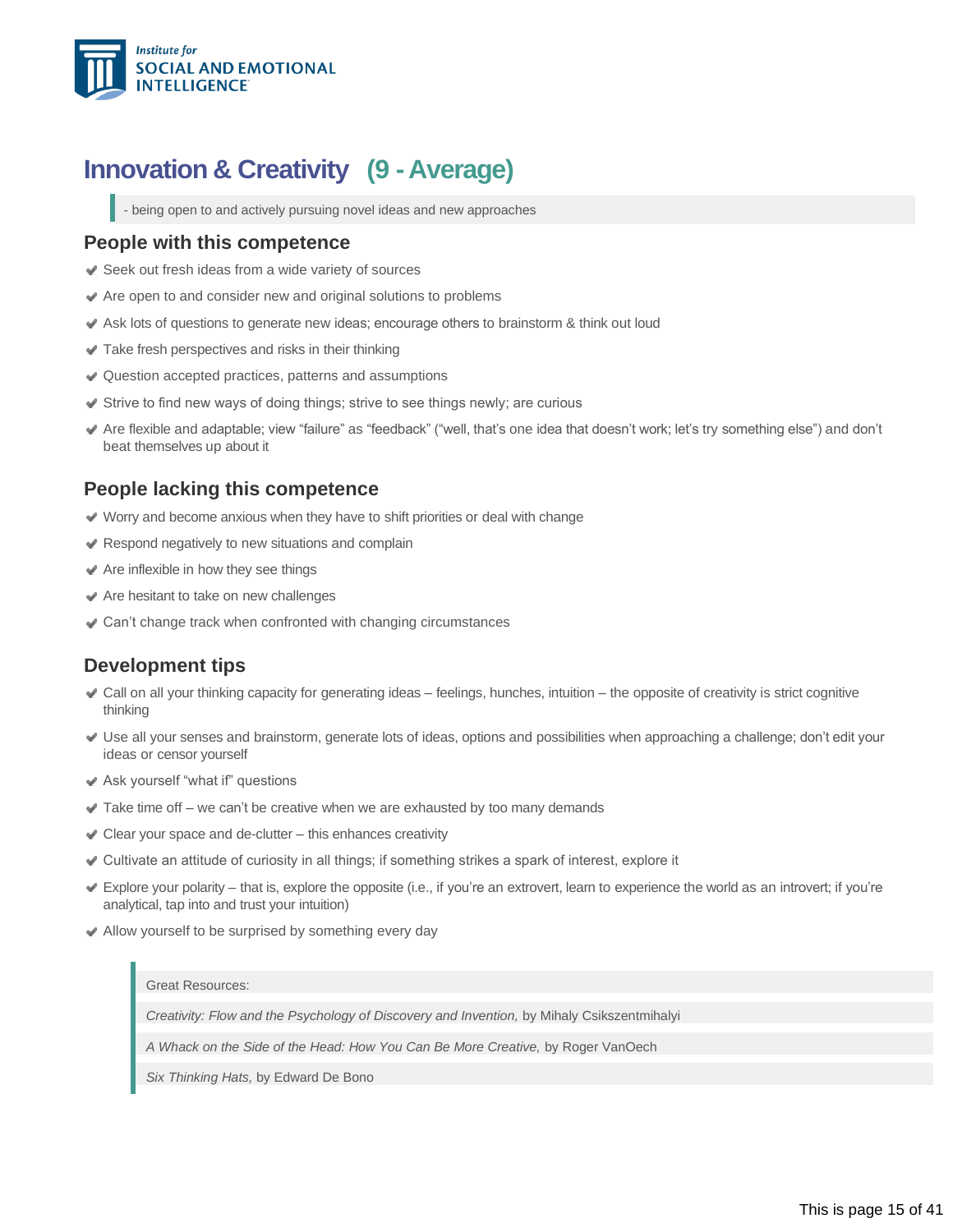

### **Initiative & Bias forAction (9 -Average)**

<span id="page-15-0"></span>- being proactive and persistent; being ready to act on opportunity

#### **People with this competence**

- Are ready to seize opportunities or create them rather than simply wait
- Pursue goals beyond what's required or expected of them
- Cut through red tape and bend the rules when necessary to get the job done
- Mobilize others through unusual, enterprising efforts
- Act before being forced to by external circumstances
- $\vee$  Want more from their job than a paycheck, and more from life as well
- Consistently strive to do more, be more, and experience new heights

#### **People lacking this competence**

- Procrastinate and fall behind
- $\blacktriangleright$  Need direction to get things done
- $\blacktriangledown$  Tend to resist work outside their immediate areas of responsibility  $-$  have a "that's-not-my-job" mentality
- React to events rather than be proactive, and as a result, often find themselves operating in crisis mode
- **◆** Give up easily
- Do not plan ahead
- Postpone decisions, miss opportunities and tend to be overly cautious, tentative and unwilling to take risks

#### **Development tips**

- Overcome procrastination whatever you need to do, "chunk it down" into manageable pieces to mobilize and get started
- Focus on how you can do something rather than on why or how you can't move from victim to victor seize the opportunity, carpe diem!
- Examine what's holding you back frenzied work hours? Stress? Overwhelm? Resentment? A drive for perfection? Identify it and deal with the root cause
- Try "time-boxing" allocate a set period of time to a task and see how far you get ("I will de-clutter my desk for 10 minutes" or "I will outline this report and write for one hour" or "I will answer email for 30 minutes")
- $\blacktriangleright$  Do the worst part of a job first and get it out of the way the rest will be a breeze

"People are always blaming their circumstances for what they are. I don't believe in circumstances. The people who get on in this world are the people who get up and look for the circumstances they want, and if they can't find them, make them." - George Bernard **Shaw** 

"You can't build a reputation on what you are going to do." - Henry Ford

"A year from now you will wish you had started today." - Unknown

"Well done is better than well said." - Ben Franklin

Great Resource: *Getting Things Done,* by David Allen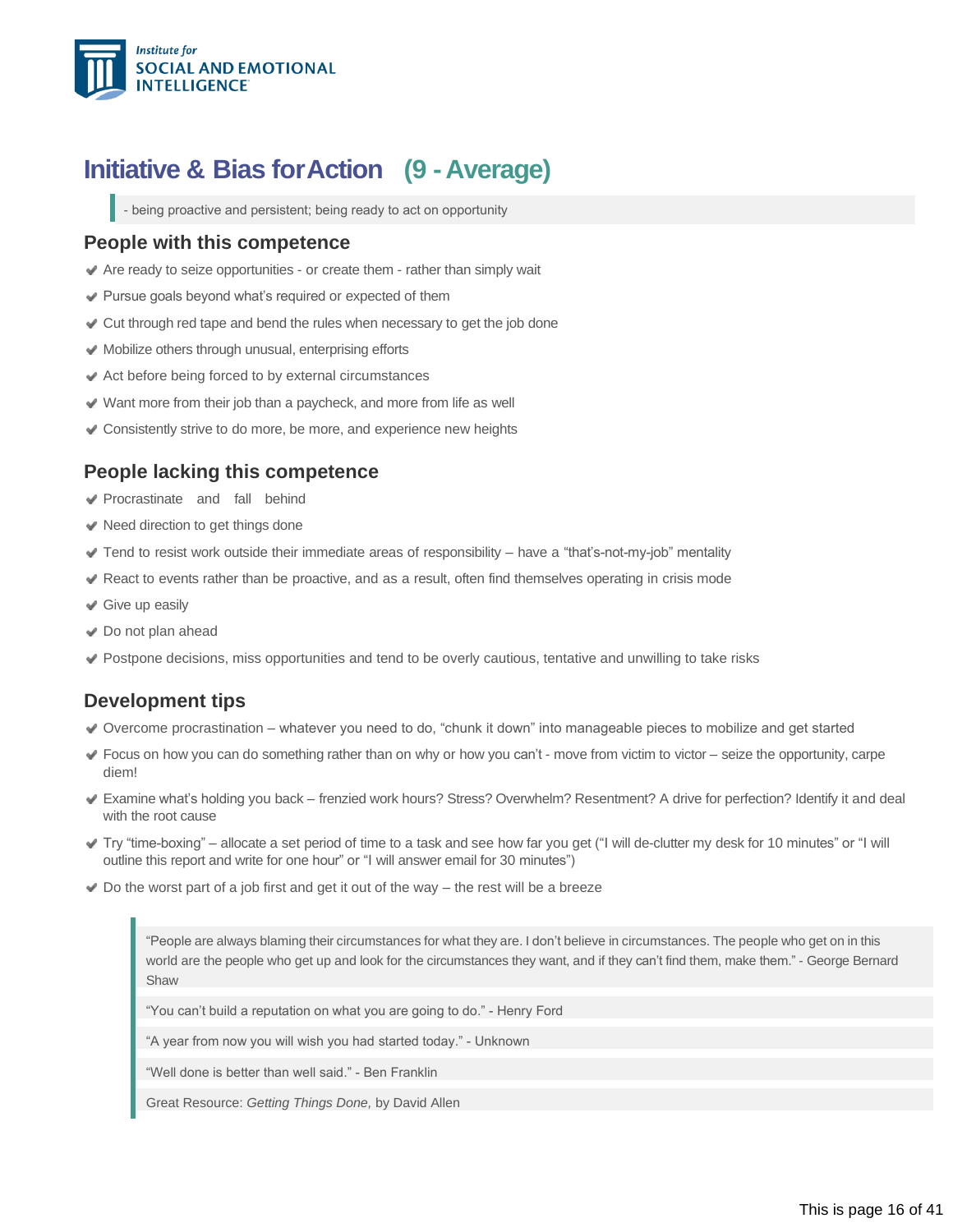

### **Achievement Drive (15 - Exceptional)**

<span id="page-16-0"></span>- having high personal and professional standards, and striving to improve or meet new, higher standards of excellence; continuously learning

#### **People with this competence**

- Are results-oriented, with a high drive to meet their objectives and standards
- Set "stretch goals" challenging yet reachable
- Take moderate, calculated risks
- Pursue information to reduce uncertainty and find ways to do better
- Learn how to improve their performance

#### **People lacking this competence**

- Tend to avoid firm, fixed standards of performance, whether actively and overtly or passively and covertly
- Work without regard to expectations and do not push themselves
- **◆** Often do the minimum to get by
- Don't take goals seriously, and if pressed to make them, set easy goals they can effortlessly attain or impossible goals they fail to meet (so they can say "I told you so")
- Accept the status quo, don't "rock the boat"
- ◆ Do what's required of them and no more
- May get the work done when goals are set for them, but don't demonstrate an interest in working independently to an internal standard of excellence

### **Development tips**

- Set goals and standards of excellence
- Get in touch with the emotional pull of what you want to achieve and why what do you gain by going the extra mile? What do youlose by not taking action or going formore?
- Establish moderate rewards for achieving your goals
- Make your goals "SMART" specific, measurable, achievable, realistic and timed; work with a GANTT chart or other means of measuring progress
- $\blacktriangleright$  Keep a daily log of your achievements
- Take at least one step each day toward your goals

"Life is no brief candle for me. It is a sort of splendid torch which I have got hold of for the moment, and I want to make it burn as brightly as possible before handing it on to future generations." - George Bernard Shaw

"A dream is just a dream. A goal is a dream with a plan and a deadline." - Harvey Mackay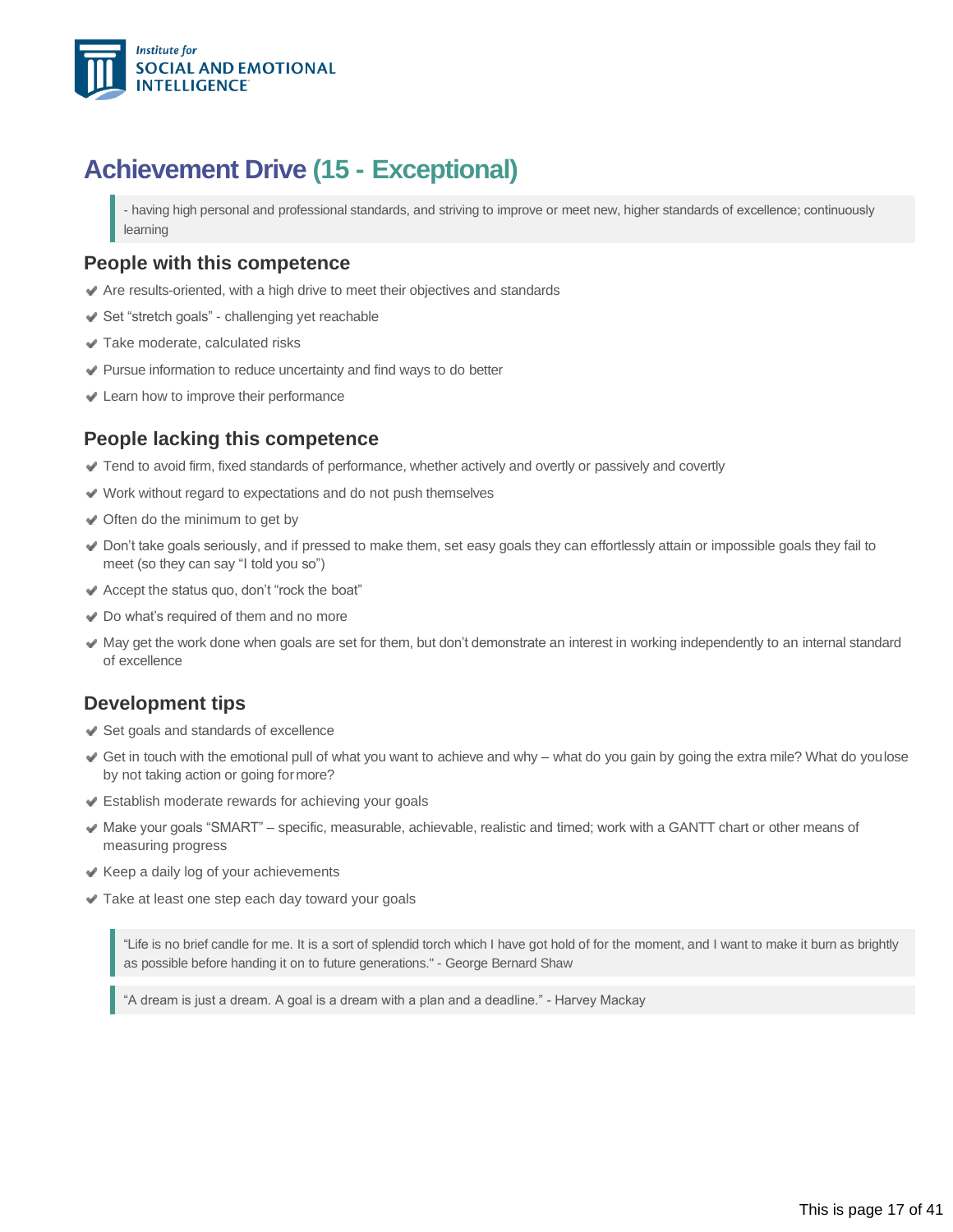

### **Realistic Optimism (12 - Strong)**

<span id="page-17-0"></span>expecting success rather than failure, seeing an opportunity rather than a threat; seeing others positively; expecting the future to bring positive change, that things will be better

#### **People with this competence**

- See obstacles and bad events as temporary, surmountable, challenges to overcome
- Have a self-talk style that springs from an outlook of expecting success
- Believe not only that they can succeed but also that they will succeed
- $\blacktriangleright$  Apply this belief to all they do, not just to a single task
- ◆ Operate from a mindset of success rather than fear of failure
- $\blacktriangleright$  See success as a function of people's motivation and ability
- Believe bad events are not their fault; rather they are just inevitable external realities they can surmount
- Are unfazed by defeat, and when confronted by a bad situation, they perceive it as a challenge and try harder
- Do not see setbacks as a personal flaw; rather, they see setbacks as temporary
- ◆ Do better at work, in school, on the playing field, and in life
- Enjoy better health; and may even live longer, according to recent research

#### **People lacking this competence**

- Expect the worst
- $\blacktriangleright$  See setbacks as pervasive, always present and indicative of their entire life
- Give up more easily
- $\triangleleft$  Are prone to depression; their health can suffer
- Believe bad events will last a long time, will undermine everything they do, and that misfortune is their own fault
- $\blacktriangleright$  Attribute success to luck rather than their own capabilities
- Feel helpless and listless much of the time

### **Development tips**

- Tune into your self-talk about the adversity in your life
- Examine your beliefs about the adversity, or how you interpret it
- Take note of your feelings about these beliefs do you feel sad, anxious, guilty? Note that pessimistic explanations result in passivity and dejection and optimistic explanations energize you
- Dispute the negative beliefs; don't allow them to become habitual or circle endlessly through your mind (i.e., "this is absurd, I'm blowing things out of proportion")
- Look for evidence or alternative explanations to dispute negative beliefs ("There's no evidence here that I'm a failure; I just messed up this time.")
- ◆ "De-catastrophize" (term borrowed from Dr. Martin Seligman, see Resource section)

"Optimist: A man who gets treed by a lion but enjoys the scenery." – Walter Winchell

Great Resource: *Learned Optimism,* by Martin Seligman, Ph.D.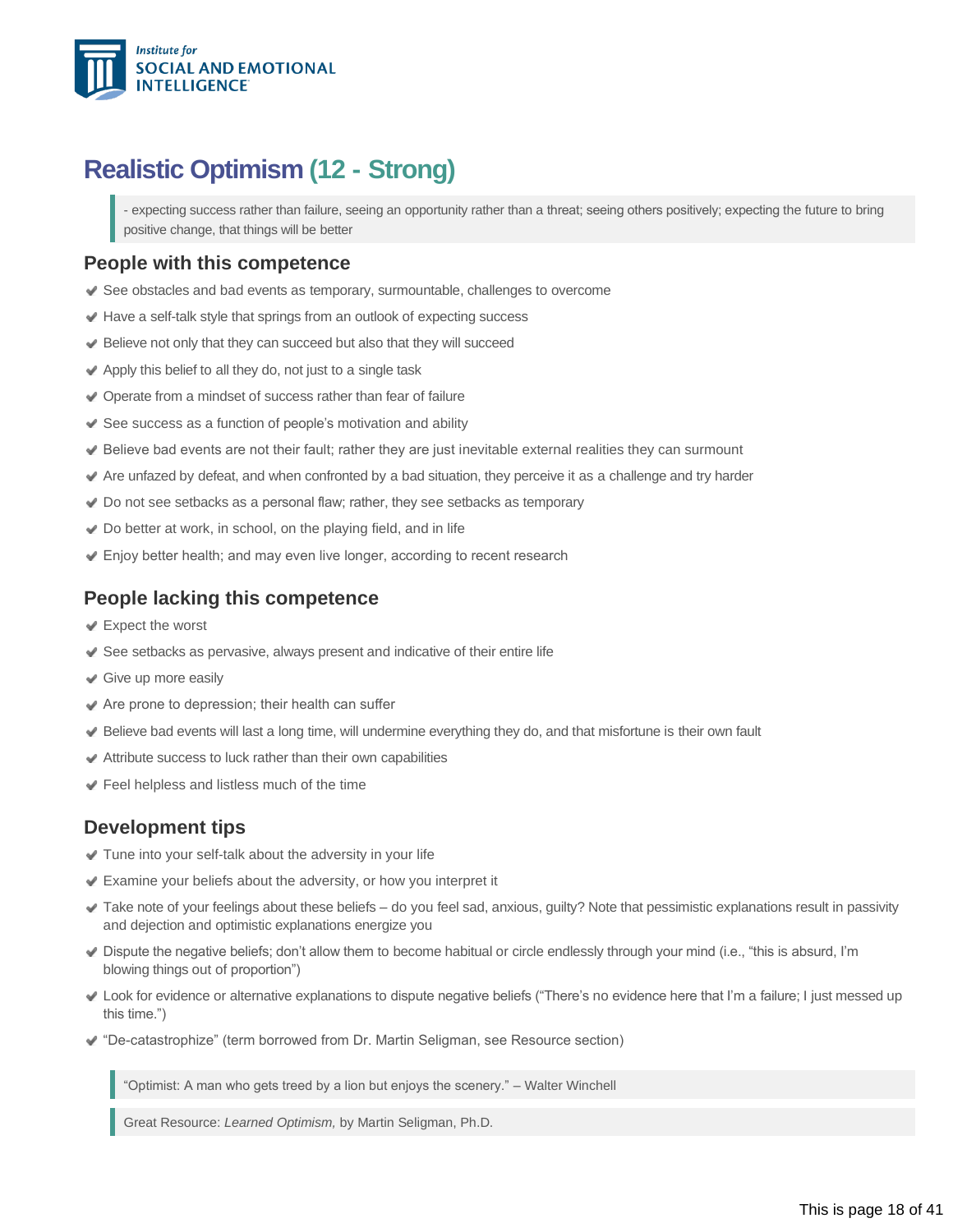

### **Resilience (14 - Exceptional)**

<span id="page-18-0"></span>- Perseverance and diligence in the face of setbacks

#### **People with this competence**

- **◆ Bounce back from adversity and disappointments**
- $\blacktriangleright$  Know how to cope in spite of setbacks, barriers or limited resources
- Are willing and able to overcome obstacles to get what they want
- Are flexible and adaptable
- See setbacks as temporary and failures as isolated and short term

#### **People lacking this competence**

- See failure as permanent
- Demonstrate inflexible thinking
- Tend to dwell in the past, get "stuck" in the past and can't move forward
- Experience a great deal of negative "selftalk" ("what were you thinking?" or "you'll never come back from this one")

#### **Development tips**

- For starters, practice healthy living we can't be resilient if we're lacking sleep, are stressed, or mal-nourished.
- Build in periods of rest and renewal so you can face life's inevitable tough times with strength
- Challenge the negative "self-talk" ask yourself, "what's my real belief here?" and "is there any evidence behind this self-doubt?"
- See setbacks as temporary and disappointments as isolated, short term and specific to the circumstance, not as permanent or applicable to all situations
- Seek support from others in your life encircle yourself with helpful family and friends you don't have to go it alone
- Read biographies of resilient people and learn from them

"If at first you don't succeed, you're running about average." Unknown

"Show me someone who has done something worthwhile, and I'll show you someone who has overcome adversity." Lou Holtz

"Your choice: victim or victor." Unknown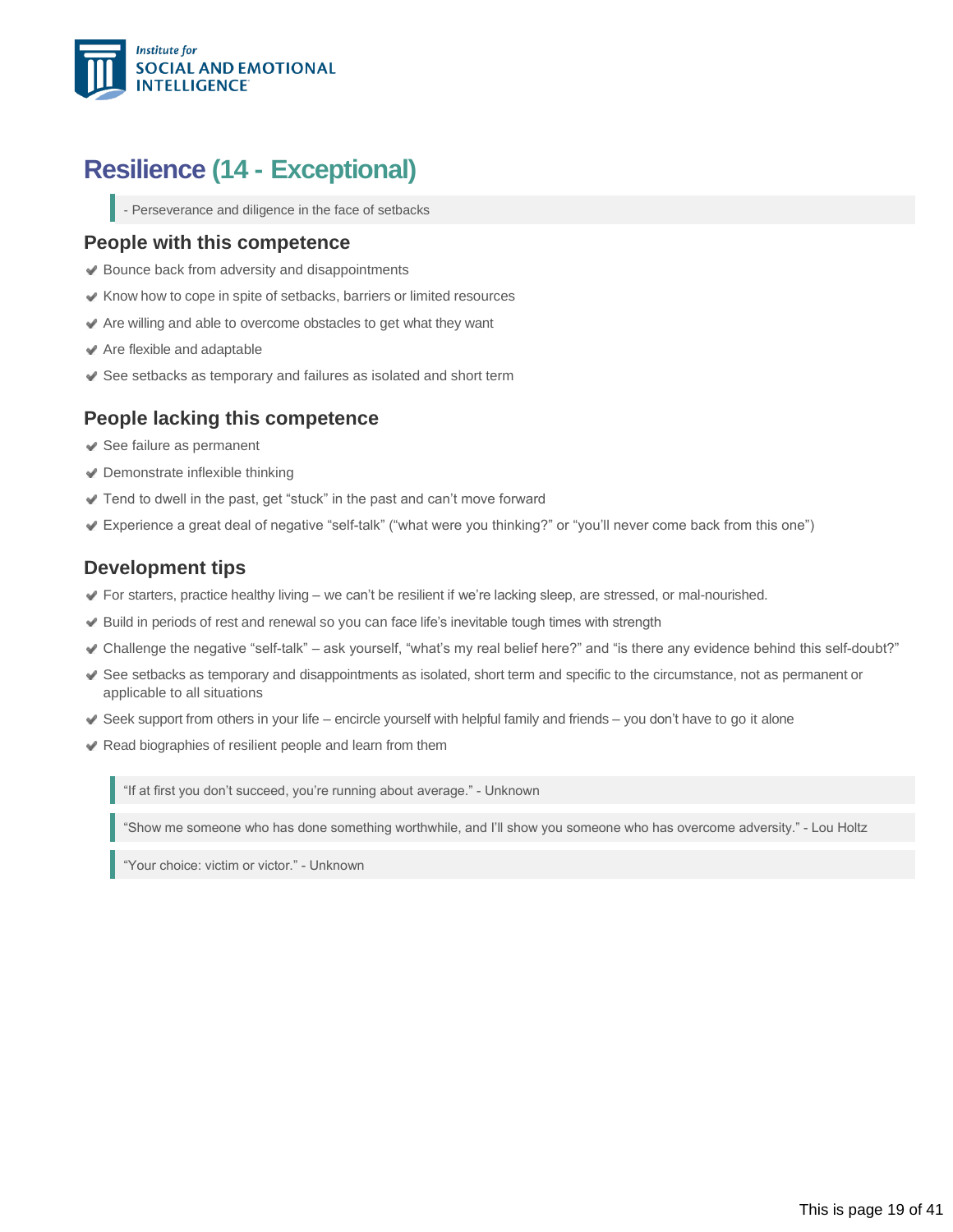

### <span id="page-19-0"></span>**Stress Management (8 -Average)**

- working calmly under stress and pressure

#### **People with this competence**

- Are immediately aware of their feelings of rising stress
- $\blacktriangleright$  Know that stress in life is inevitable and can calm themselves and deal with it productively
- Are able to influence stressful events and act to improve the immediate situation
- Have the ability to maintain composure and control aggressive, hostile and irresponsible behavior
- Know when to push back hard and when to let go
- $\blacktriangleright$  Have vitality and strength in them
- $\blacktriangleright$  Have developed a high tolerance for frustration and "don't sweat the small stuff"

#### **People lacking this competence**

- Tend to view stress as external events; they don't realize that stress is our reaction to external events
- Develop somatic (bodily) responses to stress (anxiety, tension, nervous laughter, dry mouth, moodiness, irritability)
- Are unable to concentrate, become forgetful, can't think clearly
- Tend to worry about the future
- **◆ Act impulsively**
- Have a low tolerance for frustration and engage in unpredictable, sometimes explosive, abusive or self-defeating behavior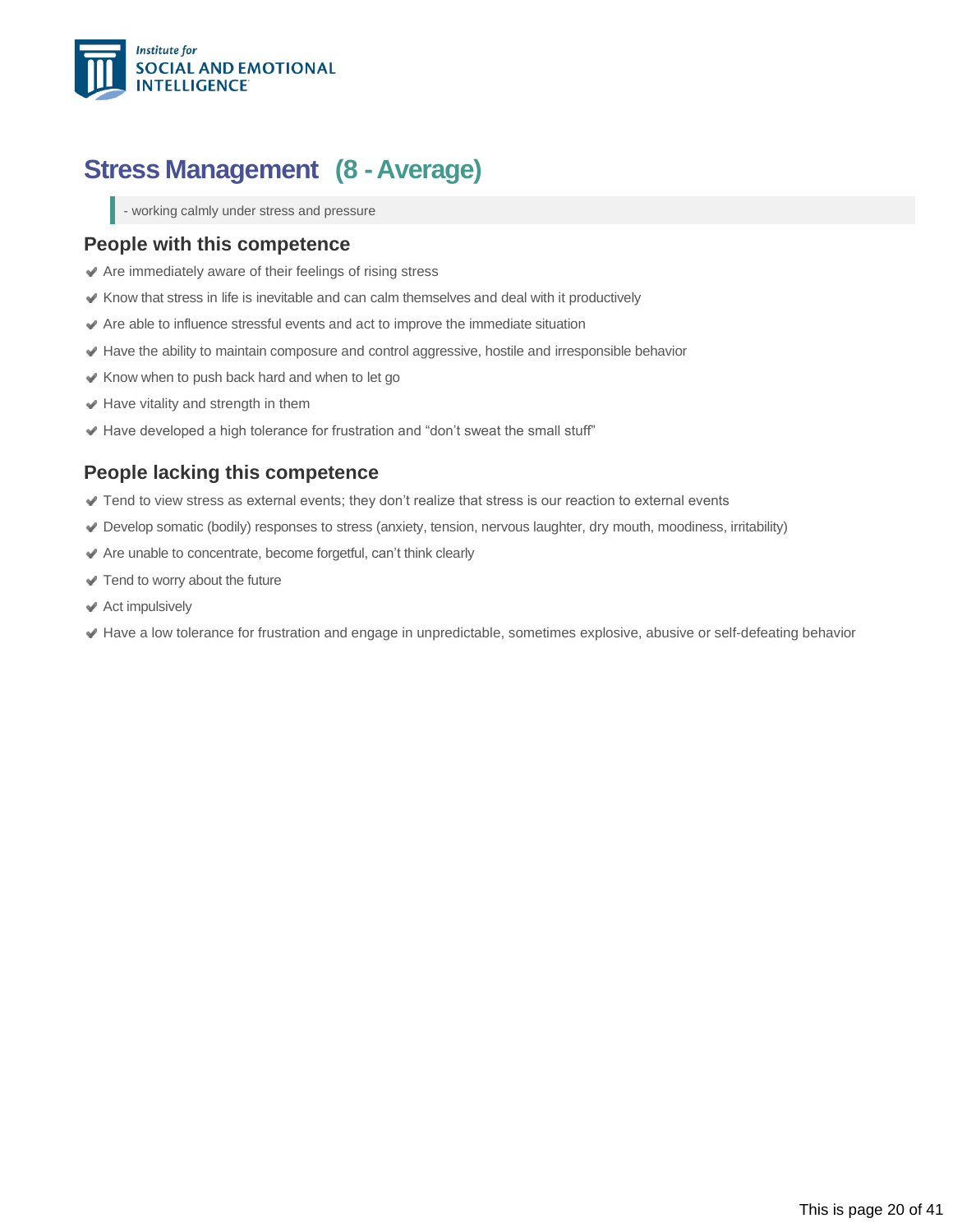

### **Development tips**

- Recognize that stress is a part of daily life and think of it as a chance to grow
- $\blacktriangleright$  Become aware in the moment of your own reactions to stress and choose a healthier response
- Expect change; learn to anticipate and tolerate uncertainty
- Find a relaxation technique that works for you and practice it regularly (i.e., deep breathing, meditation, relaxation tapes, listen to music, take a walk, take up yoga, take up a hobby, read a book or see a movie to get your mind off things, get a massage, exercise, do Tai Chi, visualize a happy, stress-free time and make a genuine attempt to re-activate those feelings of relaxation and no stress)
- Seek support from others
- Develop assertive behaviors, speak up on your own behalf, there's no need to accept abusive or bullying behavior
- Be healthy. Exercise regularly and eat a balanced diet daily; take care of yourself
- Talk with friends or someone you can trust about your worries/problems
- Budget your time wisely. Leave enough time to get to your destination (the airport, your next meeting) so you aren't feeling stressed while getting there
- Plan ahead, avoid procrastination, set boundaries on your time and insist that others honor them
- Set realistic goals, prioritize, do your best and let it go at that
- Try not to control everyone and everything; assume control only over what's within your control
- Stop blaming yourself
- Focus on the positive and the good

"What madness is it in expecting evil before it arrives?" - Marcus Annaeus Seneca

"Reality is something you rise above." - Liza Minnelli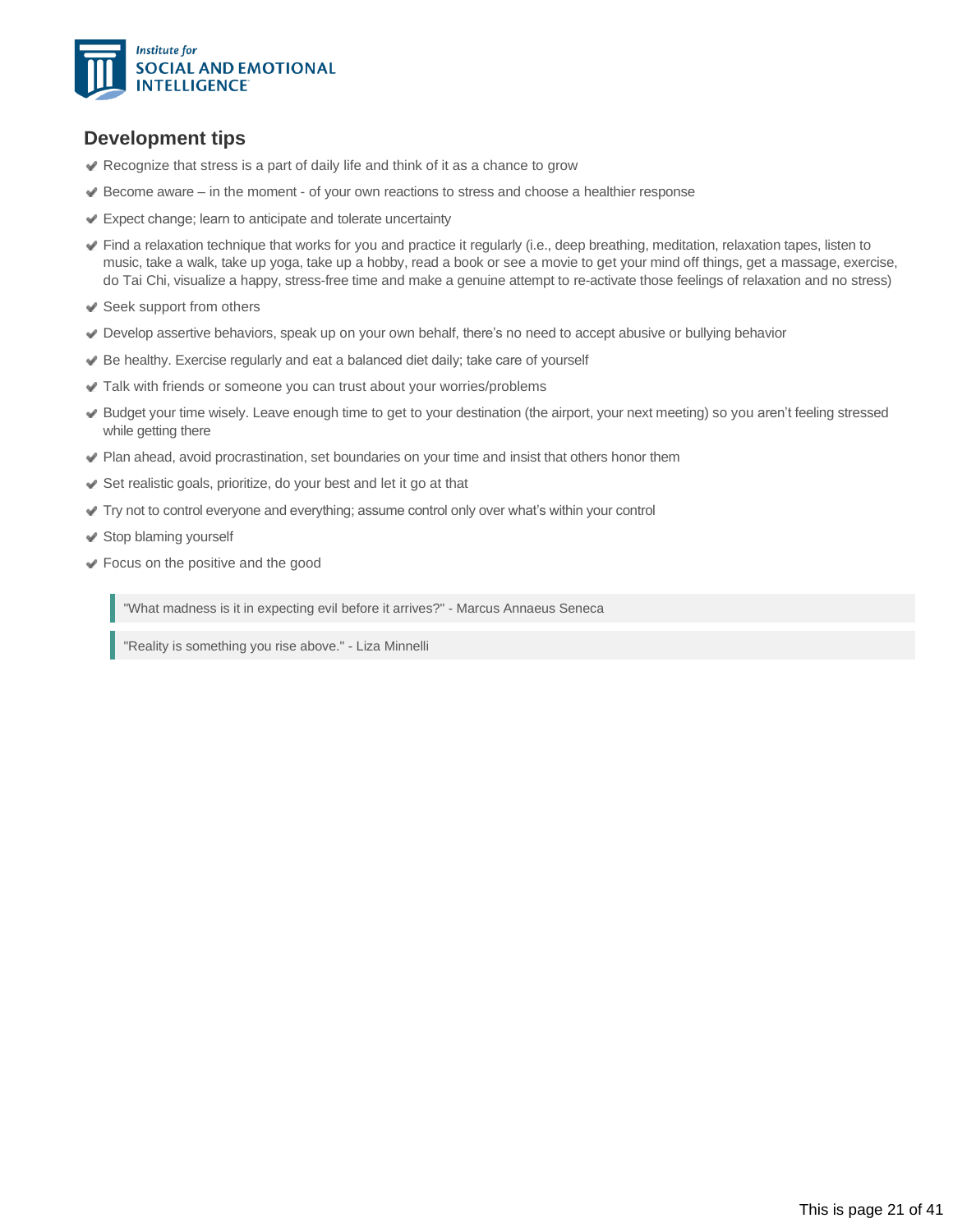

### <span id="page-21-0"></span>**Personal Agility (10 - Average)**

- the ability to anticipate and respond rapidly to changing conditions; acknowledging we live in an era of global permanent change, agility means taking a proactive approach to change, anticipating challenges and opportunities, a willingness to rethink past assumptions, and readily, willingly, rapidly and effectively adapting to change

#### **People with this competence**

- Manage changing situations and transitions with ease
- Examine situations from many perspectives
- Anticipate the need for change before it is imposed
- $\blacktriangleright$  Strategically and proactively embrace change
- $\blacktriangleright$  Are willing to rethink their assumptions
- Are adaptable, flexible and respond rapidly in the face of change
- Learn from experience
- Adjust their approach to meet the demands of ever-changing situations

#### **People lacking this competence**

- Lack the perspective to deal with changing realities
- Deny, ignore, and/or resist change as it occurs around them
- $\blacktriangleright$  Are unwilling to explore or be open to the new possibilities that change may bring
- $\triangleleft$  Lack the ability to anticipate and adapt to change
- Blame others for changing circumstances
- $\blacktriangleright$  Maintain an inflexible attitude in the face of change

#### **Development tips**

- Acknowledge the normal human responses (phases) of change denial, resistance, exploration, and new beginnings and make a commitment to maintaining an open mind toward change and its phases - Ask questions, seek out information, maintain a "bigpicture" view of world realities, anticipate changes before they occur, and brainstorm possible approaches to dealing with change
- Recognize what is fiction and what is fact differentiate what you want to happen from what will or is happening
- Acknowledge what is within your control and what isn't, and focus on what you can control
- $\blacktriangleright$  Seek out people who can provide you with support during transitions
- $\blacktriangleright$  Be willing to try out new ideas. Be willing to question long-held assumptions

"It is not the strongest of the species that survive, nor the most intelligent, but those most responsive to change." Charles Darwin

Great Resources:

*Transitions: Making Sense of Life's Changes,* by William Bridges

*Leadership Agility,* by Bill Joiner and Stephen Josephs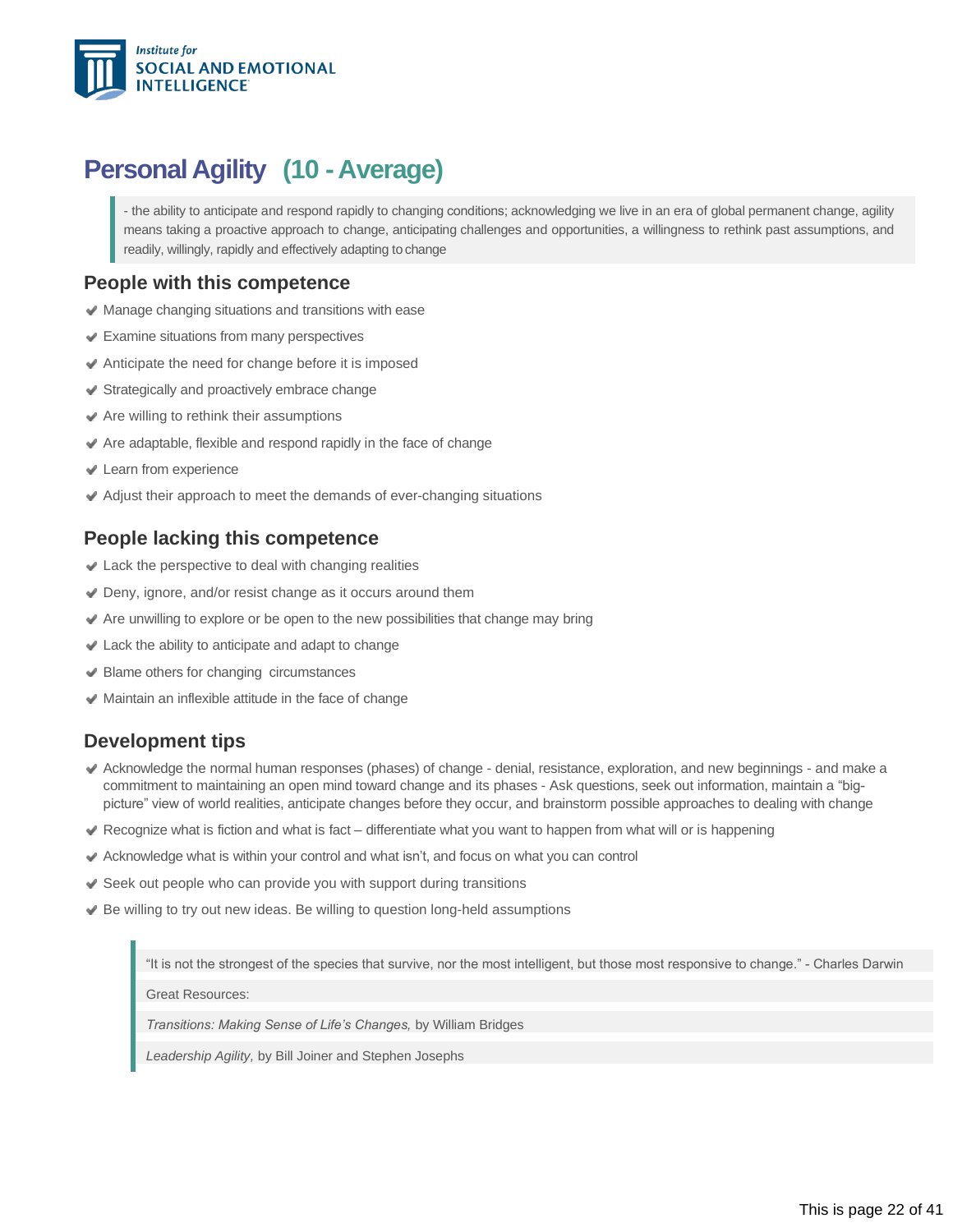

### <span id="page-22-0"></span>**Intentionality (14 - Exceptional)**

- thinking and acting "on purpose" and deliberately; knowing what it takes to control your own outcomes, your own destiny

#### **People with this competence**

- $\blacktriangleright$  Make decisions and take action in a manner consistent with their goals and values
- Manage distractions and keep focused on their objectives
- $\blacktriangleright$  Make a consistent effort to bring about the things they want to make happen
- Are clear about what they want to make happen in their lives, in their careers, in a particular week, or in a particular meeting
- Act deliberately to achieve the outcomes they want

#### **People lacking this competence**

- **■** Fail to set goals and adhere to them
- Allow themselves to be tossed about by the prevailing winds of life or the day
- Allow themselves to become distracted from what they ideally want to achieve, whether that's their ideal life, finding their ideal position or career, or being intentional and deliberate in choosing friends or a mate in life
- $\blacktriangleright$  Are unclear about the outcomes they seek, and fail to plan to achieve specified outcomes

#### **Development tips**

- Become actively intentional; step back and ask yourself "What do I ideally want to have happen here?" (in this meeting, in this day, in the week ahead)
- Give yourself permission to actively set an intention for what you want and go after it
- Allow yourself the astonishment and joy of actively and consistently creating richer, more meaningful and more loving interactions, closer friendships and bonds with others, greater success at work, with your teams, direct reports and other colleagues
- ◆ Don't allow yourself to be distracted from your goals and intentions
- $\blacktriangleright$  Know what you want and put a plan in place to make it happen
- Solicit help and support as needed to bring your intentions to fruition
- $\blacktriangleright$  Adopt the belief that you are in control of your destiny

"Control your destiny, or someone else will." - Jack Welch

"We are not creatures of circumstance; we are creators of circumstance." - Benjamin Disraeli

"The difference between great people and everyone else is that great people create their lives actively, while everyone else is created by their lives, passively waiting to see where life takes them next. The difference between the two is the difference between living fully and just existing." - Michael Gerber

"Destiny is not a matter of chance, it is a matter of choice." William Jennings Bryan

"It is always your next move." Napolean Hill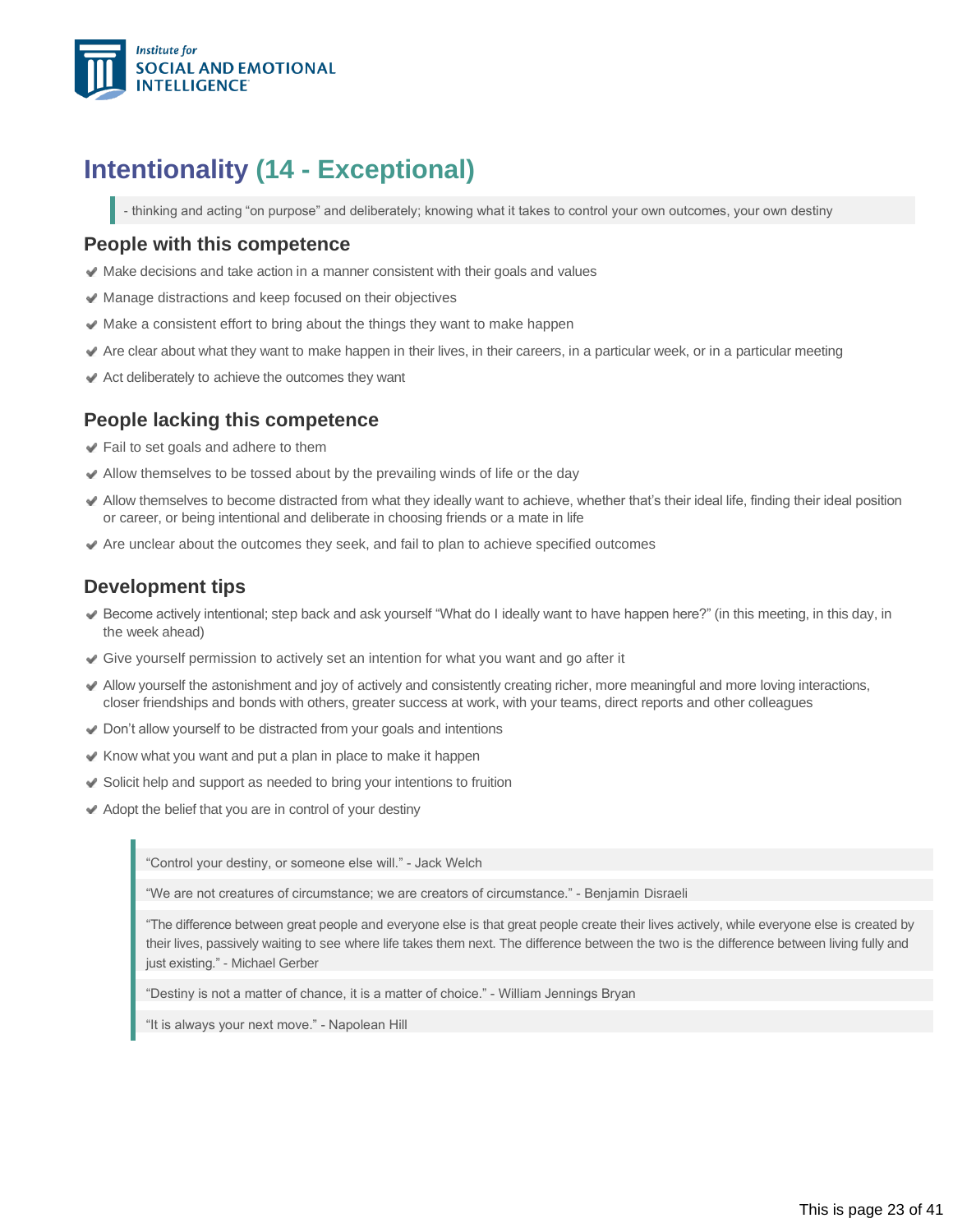

### <span id="page-23-0"></span>**Empathy (6 - Vulnerable)**

sensing others' feelings and perspectives, and taking an active interest in their concerns; the ability to put yourself in another's place and to take that perspective into account in your relationship with the other person

#### **People with this competence**

- Are attentive to and able to attune to a wide range of emotional signals
- Listen for and sense the felt, but unspoken emotions in a person or group
- $\blacktriangleright$  Show sensitivity to and understand others' perspectives and feelings they can "walk a mile in the other person's moccasins"
- Are able to help the other person or the group based on an accurate understanding of their needs and feelings

#### **People lacking this competence**

- **◆ Stereotype others**
- Show no understanding, or misunderstand, or are surprised by others' feelings or actions
- Often come into conflict
- Cannot "read" people and what they are thinking and feeling
- ◆ Tend to act without considering how others might feel about something
- Come across as indifferent or uncaring

#### **Development tips**

- Listening is the key to empathy. Quiet your mind, still the inner clamor, and listen deeply for more than the other person's words. Listen for the other person's needs (i.e., to be respected, to be included, to be acknowledged?)
- $\blacktriangleright$  Identify underlying concerns that are not explicitly stated by others
- $\blacktriangleright$  Hear the emotions that accompany an expressed statement
- Listen when someone approaches you to express their feelings (don't be so busy you can't talk with the other person about what's important to them; don't brush them off)
- Acknowledge what you think you've heard. Paraphrase, repeat back, and clarify the emotions you think you are hearing (i.e. "Sounds like you're feeling frustrated," or "Sounds like you're pretty excited by this project")
- Withhold your judgments; when temped to criticize or dismiss the opinions of another, stop. Step back and consider, on an emotional level as well as a cognitive level, what the other person may be experiencing and what merits another's point of view may have

"If there is any great secret of success in life, it lies in the ability to put yourself in the other person's place and to see things from his point of view – as well as your own." –Henry Ford

"When dealing with people, remember you are not dealing with creatures of logic, but creatures of emotion." Dale Carnegie

'Maturity begins to grow when you can sense your concern for others outweighing your concern for yourself." - John MacNaughton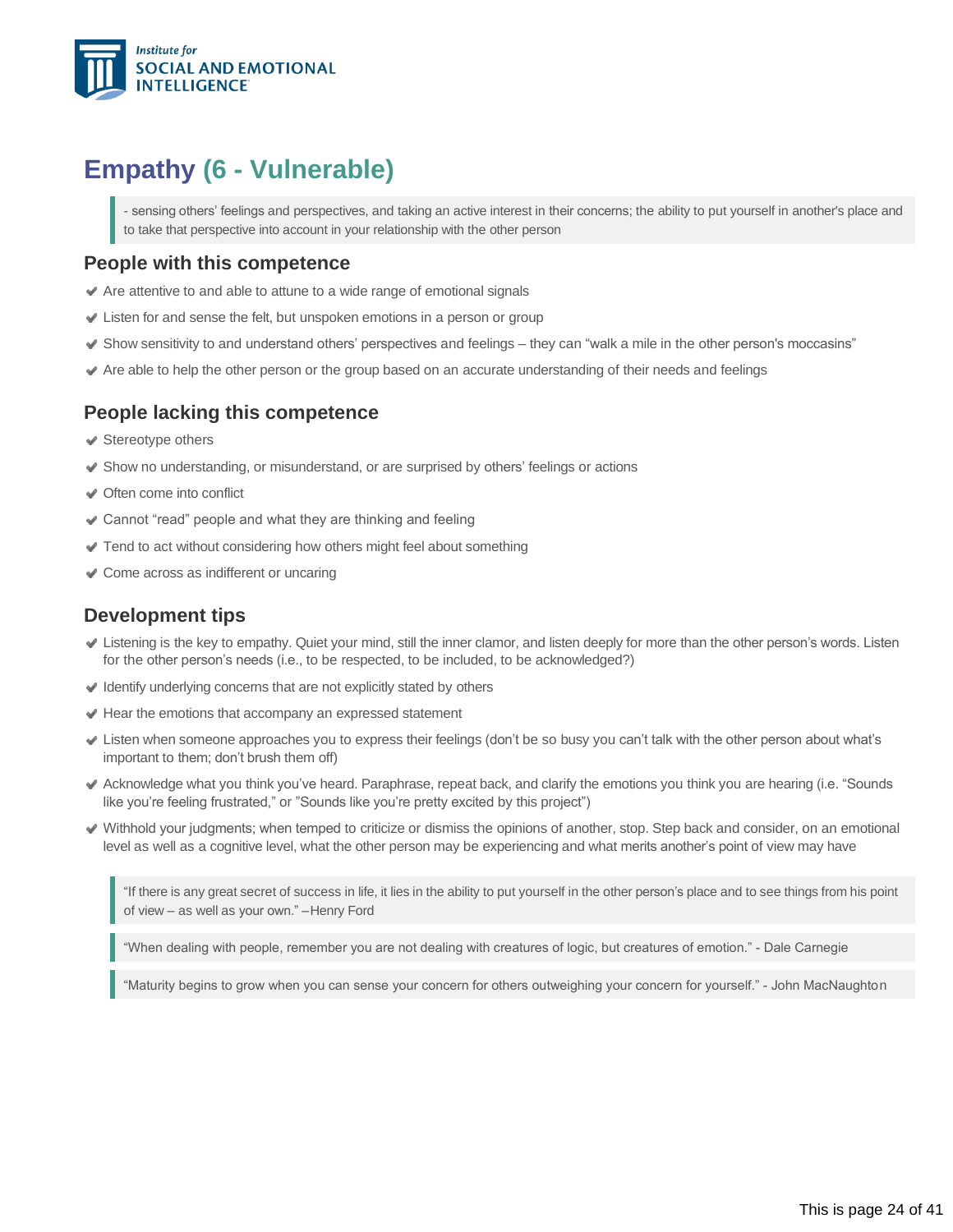

### <span id="page-24-0"></span>**Situational Awareness (13 -Strong)**

- reading social and political currents in organizations, on teams, in their businesses, their communities, their schools, and their neighborhoods.

#### **People with this competence**

- Accurately read key power relationships
- **Detect crucial social networks**
- Understand the political forces at work in an organization, the forces that shape views and actions of clients, customers, or competitors
- Accurately read the guiding values and unspoken rules that operate in an organization
- Accurately read the external forces and realities operating on that organization
- Are aware of power relationships, and can make use of both formal and informal power structures and dynamics
- Are effective at influencing organizational events
- ◆ Don't violate organizational norms

#### **People lacking this competence**

- Find it difficult to get things done in the organization
- Unwittingly offend organizational norms and individuals
- Are surprised by organizational events
- $\blacktriangleright$  Make mistakes due to misunderstanding the organizational structure
- $\blacktriangleright$  Act in ways that are not appropriate in the organization, the community, the neighborhood, the workplace, the family, etc.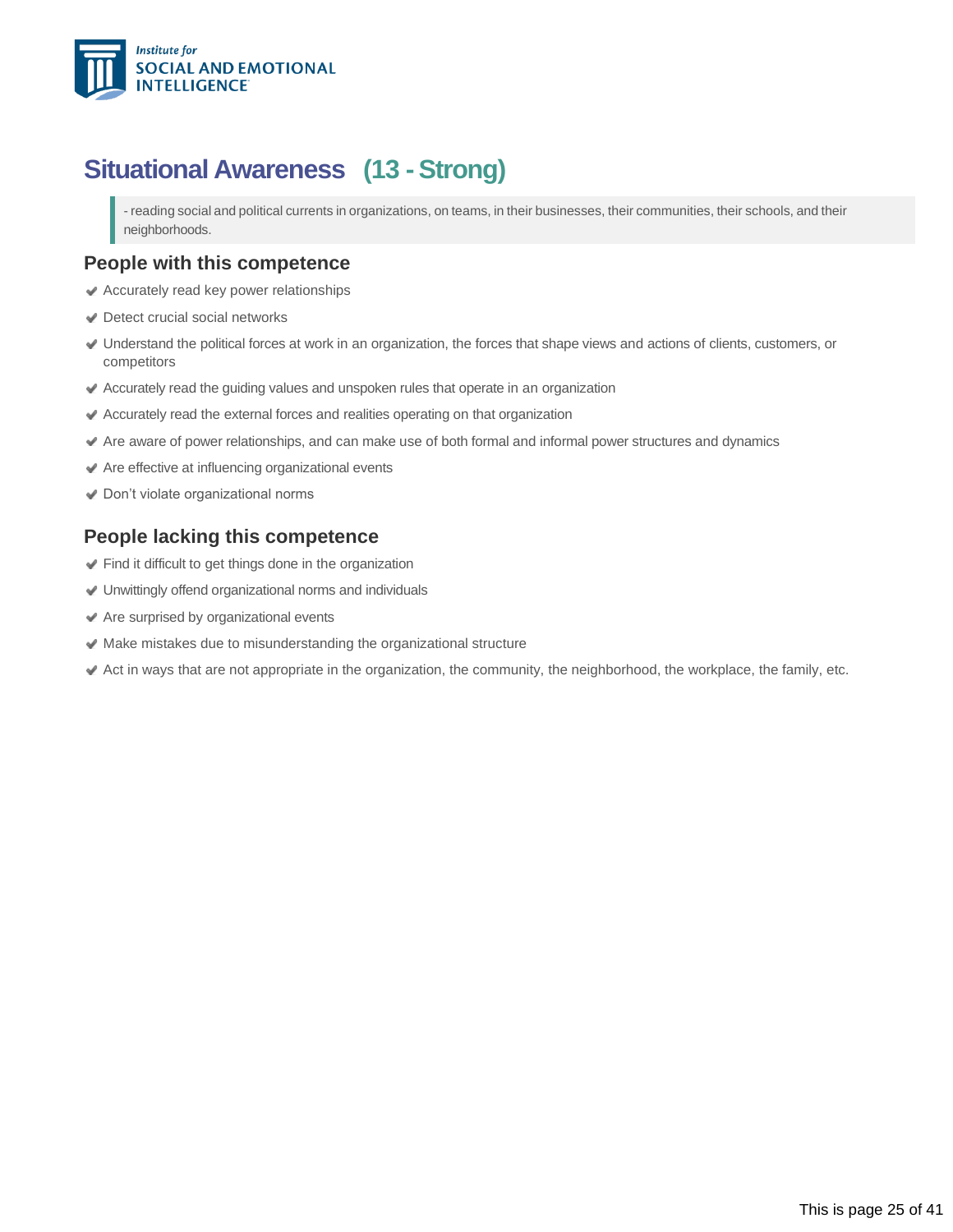

#### **Development tips**

- See the value of paying attention to what's going on in your organization; understand that to be successful and get things done, you need to be tuned in
- $\blacktriangleright$  Identify and get to know people who influence policies, decisions and activities,
- $\blacktriangleright$  Know the history of your organization (or particular department or team)
- Listen carefully as your colleagues describe people they view as effective and ineffective
- $\blacktriangleright$  Identify the characteristics and behaviors of individuals who are successful in the organization
- Have informal conversations with co-workers, and try to get their perspective on how things get done
- Learn the unspoken organizational constraints, actions and behaviors that get new initiatives turned down, and the behaviors and actions that will gain support for your new initiatives
- Recognize the informal structures, procedures and practices that support getting things done
- Identify people who have risen rapidly through the organization, and get to know them. Visit with them to learn how they have become successful
- Consider debriefing with a trusted colleague after meetings to gain their perspective
- Have breakfast or lunch with people in the organization who are perceived to be influential, and learn from them how they operate within the organization
- Remember: this competency is empathy on an organizational scale. Truly listen to what goes on at the organizational level, and demonstrate your commitment to organizational success

"Individual commitment to a group effort-that is what makes a team work, a company work, a society work, a civilization work." - Vince Lombardi

"We must all hang together, or assuredly, we shall all hang separately." – Benjamin Franklin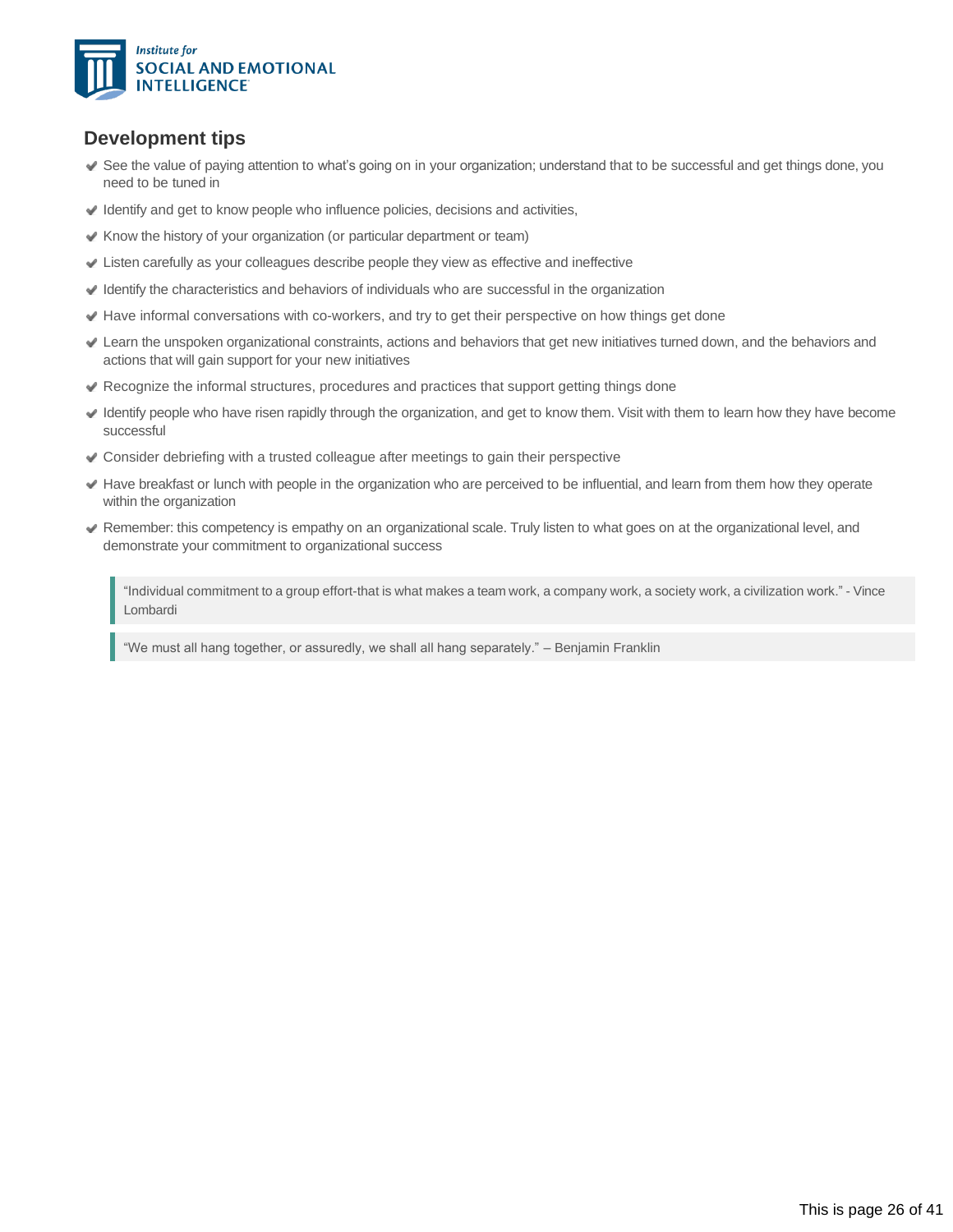

### **Service Orientation (10 - Average)**

- anticipating, recognizing, and meeting others' needs, including customers' needs (both internal and external customers)

#### **People with this competence**

- Understand customers' and clients' needs and match them to services or products
- Monitor and seek ways to increase customers' satisfaction and loyalty
- Gladly offer appropriate assistance; make themselves available
- Foster an emotional climate in their organizations so that people directly in touch with the customer or client will keep the relationship on the right track
- Grasp others' perspectives, readily, and can respond and act appropriately

#### **People lacking this competence**

- Focus on their own objectives rather than others' needs
- $\blacktriangleright$  Provide routine or "off-the shelf" solutions and ideas
- Speak poorly of others
- Refuse to take a stand on behalf of another person
- Fail to provide extra help (or even any help at all)
- "Pass the buck"
- $\blacktriangleright$  May be discourteous

#### **Development tips**

- Look for opportunities to be helpful, to be of service, to both internal as well as external customers
- This goes for executives and leaders also; adopt a servant leader approach in managing employees
- Anticipate and be aware of the needs of others; plan ahead to meet people's needs if possible
- Create a culture of service by modeling the behavior
- Ask questions to understand another's needs; act on or agree to a course of action
- Under-promise and overdeliver; do more than expected
- Follow through; check to ensure satisfaction
- Conduct customer satisfaction surveys and needs surveys

"The best job goes to the person who can get it done without passing the buck or coming back with excuses." Napolean Hill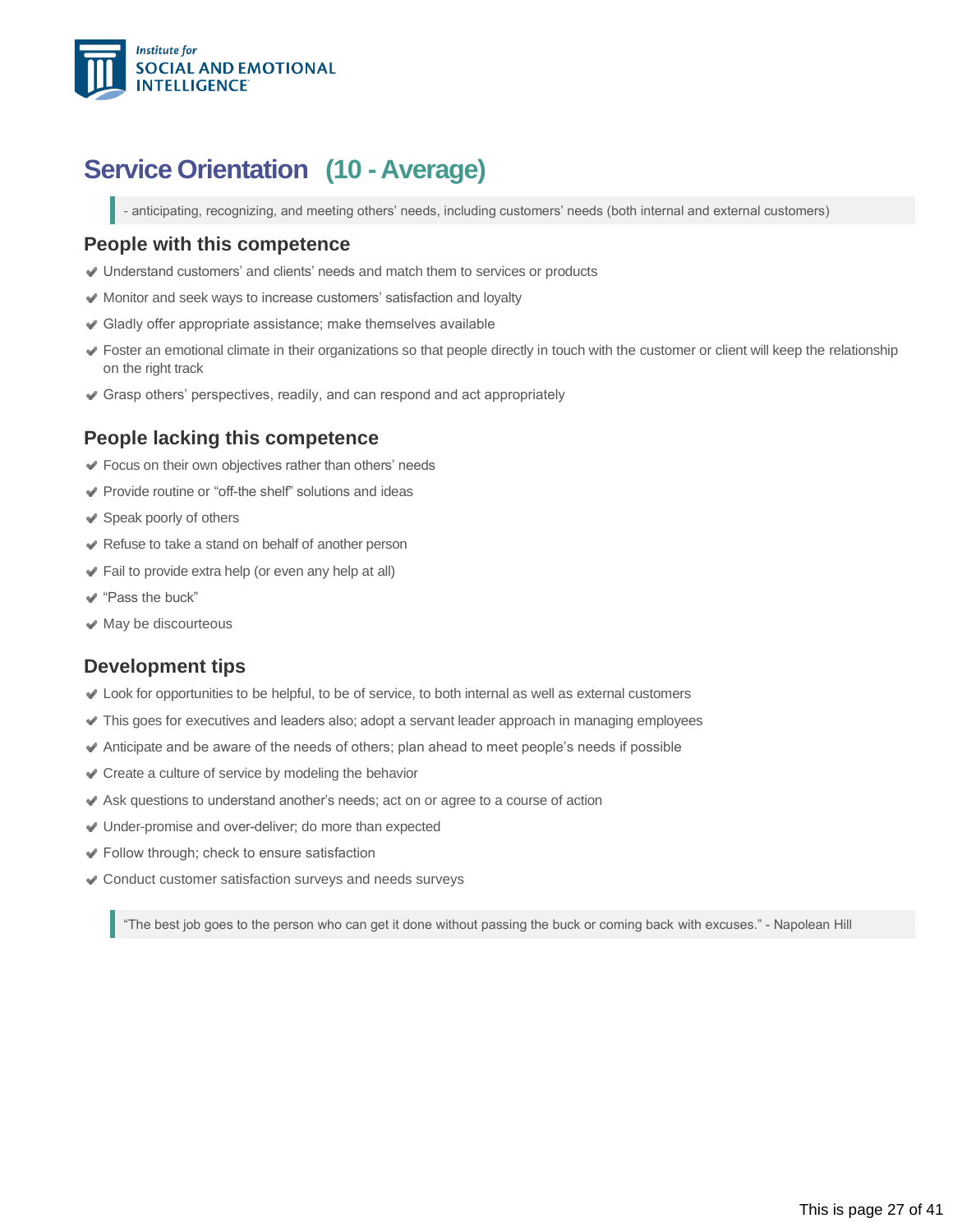

## <span id="page-27-0"></span>**Communication (13 - Strong)**

- listening deeply and openly and sending clear, credible, convincing messages

#### **People with this competence**

- Are effective in give-and-take, registering emotional cues in attuning their message
- Deal with difficult issues straightforwardly
- Listen well, seek mutual understanding, and welcome sharing of information fully
- Foster open communication and stay receptive to bad news as well as good
- Communicate clearly, and in a logical, organized manner
- ◆ Speak effectively in front of large groups
- Listen to feedback without becoming defensive

#### **People lacking this competence**

- $\blacktriangleright$  Fail to listen, interrupt, and find fault with what others say
- Are difficult to connect with; are unapproachable. Others may prefer to avoid bringing them tough issues or bad news
- Tend to communicate with ridicule, threats or emotional outbursts
- Lack consideration and tact when expressing opinions
- Fail to ask others for their opinions
- Are unwilling to change their opinions
- May express their ideas or opinions in a dogmatic manner
- $\triangleleft$  Are unable to establish rapport with others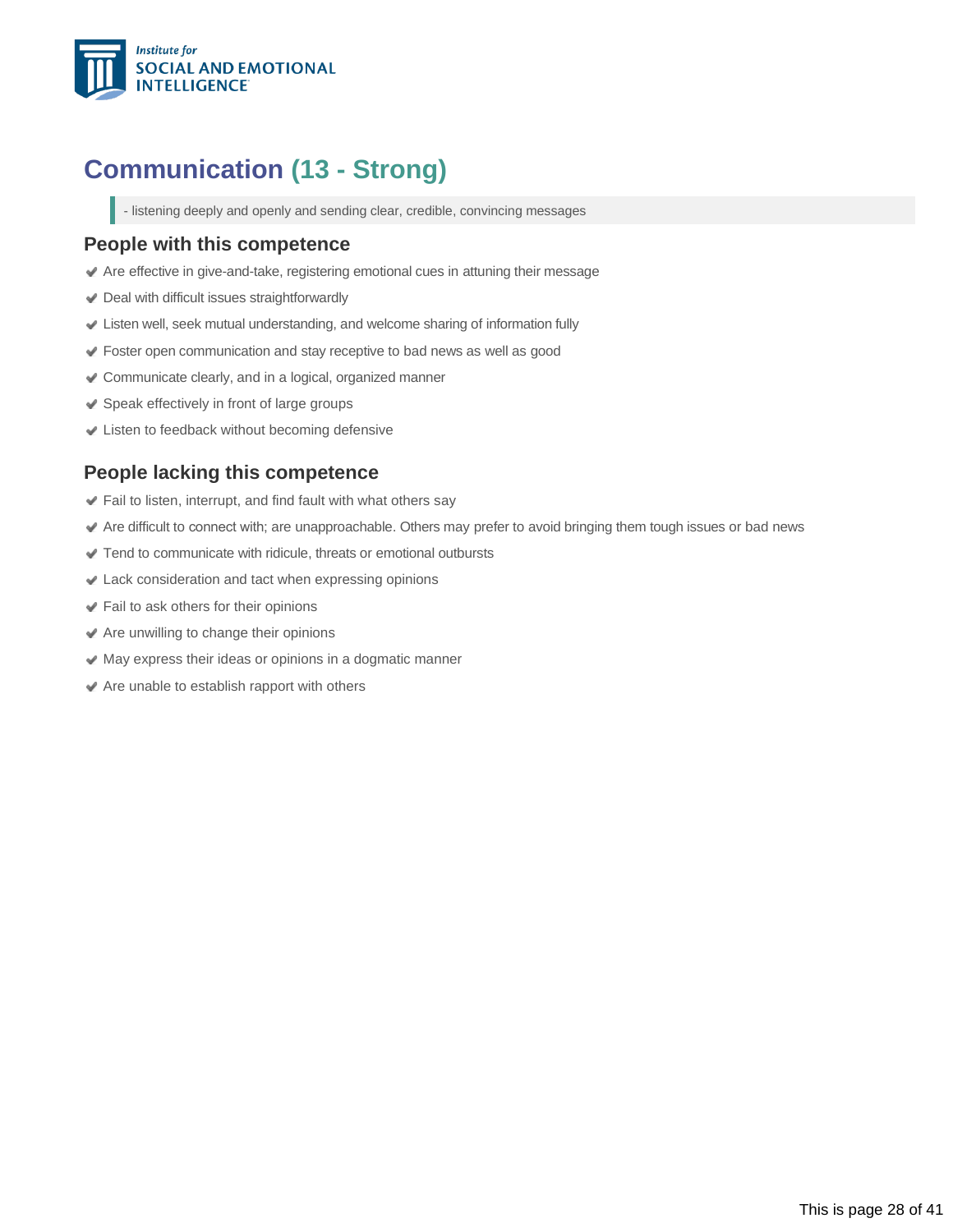

#### **Development tips**

- Approach people in a positive manner; be open to and verbally welcome their ideas and opinions
- Build bridges of understanding and cooperation; seek out common interests and goals and speak to those
- Listen for and customize your communication to the needs of other individuals (i.e., if they need data to make a decision, let them take the time they need to become comfortable with the data; if they need to be acknowledged, recognize them)
- Ask a lot of open-ended, unbiased, neutral questions that lead the conversation in a positive direction
- Seek first to understand what the other person is saying; ask questions to clarify; repeat back and paraphrase what you think you heard; convey that you have heard them (they won't hear you until you hear them)
- Maintain composure; keep your communication constructive. Convey your intent to help and support and not diminish, put down or make the other person wrong
- Communicate clearly and completely; plan your messages ahead of time to ensure the best delivery and reception
- Express appreciation often and with genuine sincerity

"Remember not only to say the right thing in the right place, but far more difficult still, to leave unsaid the wrong thing at the tempting moment." – Benjamin Franklin

"Genuine listening means suspending memory, desire and judgment – and, for a moment at least, existing for the other person." - Michael P. Nichols

"It's good to shut up sometimes." - Marcel Marceau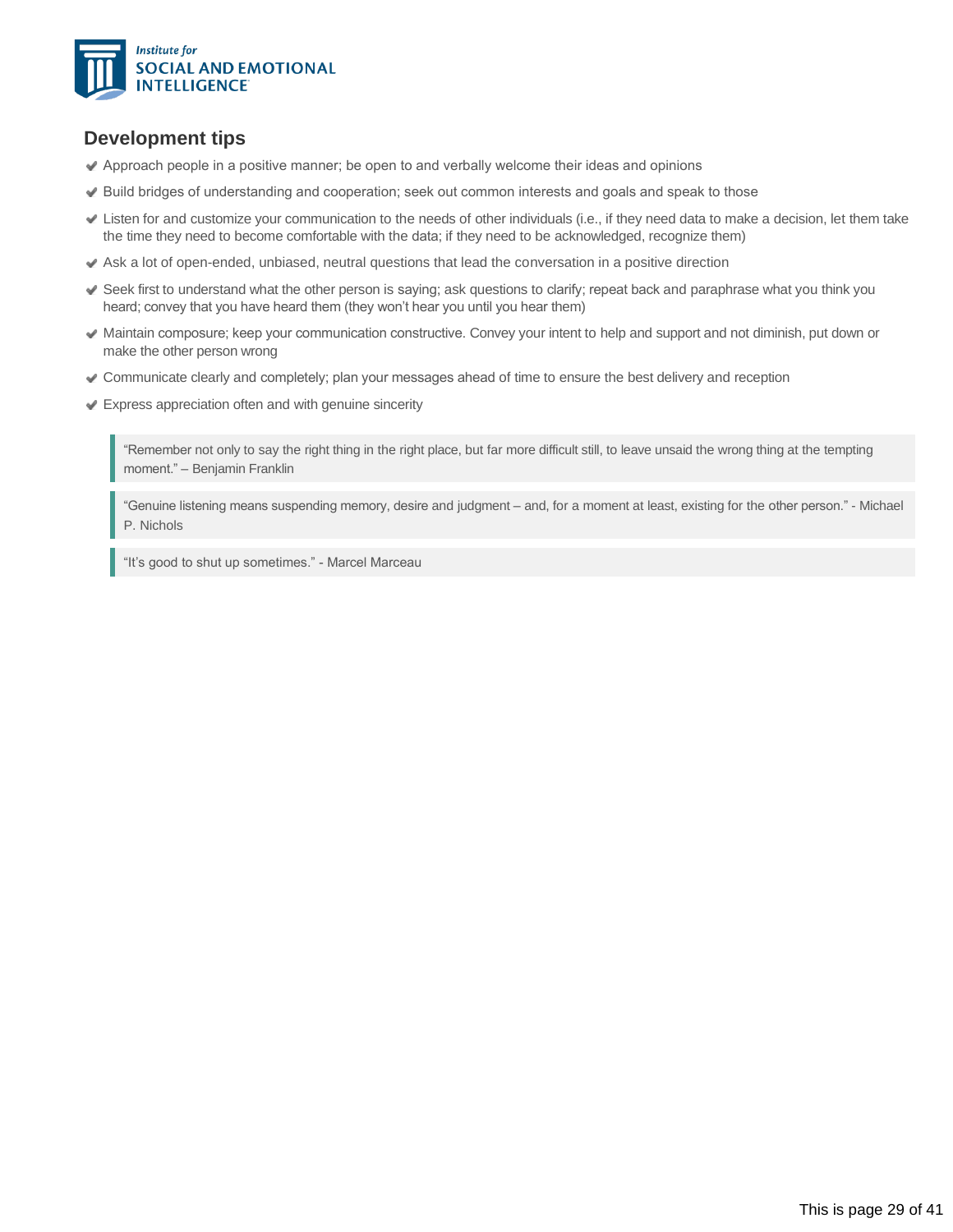

### <span id="page-29-0"></span>**Interpersonal Effectiveness (9 -Average)**

- being attuned to others, demonstrating compassion and sensitivity, putting others at ease, and having the ability to relate well and build rapport with all kinds of people; having diplomacy, tact and interpersonal skills, and knowing how to use them to ease transactions and relationships with others

#### **People with this competence**

- $\blacktriangleright$  Know how the social world works, know what is expected in social situations, and pick up on social signals
- Take a genuine interest in, and are curious about, other people; they want to know who they are, what they do, and how they think
- Have exceptional listening skills, and listen for what's not being said as much as for the spoken words; they listen for understanding, without interrupting, without judgment
- Ask far more open-ended, clarifying questions than individuals lacking this skill
- Meet people where they are so they can ease interpersonal transactions and get done what they need to get done
- $\blacktriangleright$  Interact smoothly with others, even at the nonverballevel
- Demonstrate skill in building and mending relationships
- Understand and respect cultural, religious, gender, socioeconomic and cultural differences
- Share information with others, and obtain more information in return
- $\blacktriangleright$  Know others' communication styles and relate to others using the optimal approach
- Understand and use diplomacy and tact in relating with others
- $\blacktriangleright$  Have a contagious positive, enthusiastic attitude; quickly put people at ease
- Can match and mirror cues from others to demonstrate understanding. Have the ability to build rapport
- $\blacktriangleright$  Have the ability to defuse high-tension situations with ease

#### **People lacking this competence**

- Have difficulty relating to others; "rough around the edges"
- Have an approach to people that tends to "chill" the transaction
- May be arrogant, insensitive, distant, unapproachable, impatient, too intense, too quick to get to the agenda, and/or too busy to pay attention
- $\blacktriangleright$  May devalue others and dismiss their contributions, demonstrating a lack of respect
- Fail to listen and instantly jump in with their opinions, solutions, and conclusions
- Are overly directive and sharply reactive toward others. Often tell others what to do
- Are unable to "read" other people and don't take the time to build rapport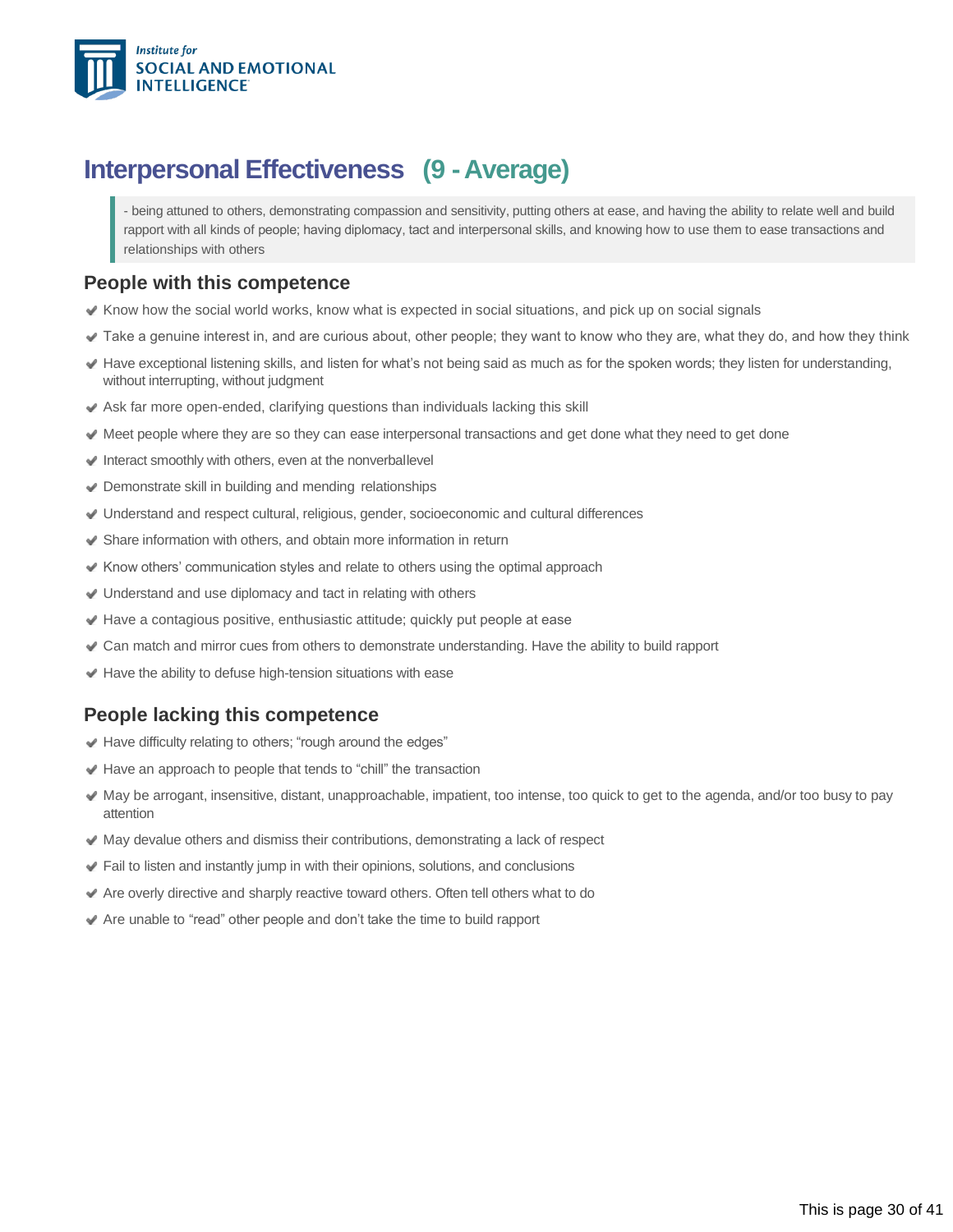

### **Development tips**

- Focus on other people first, remember Stephen Covey's habit of highly effective people, "Seek first to understand."
- Understand that people come in different styles take a DISC profile or Social Styles inventory, or Myers Briggs, and learn to "read" others and enhance your ability to approach others with the appropriate interpersonal skills. Become skilled in using all types of interpersonal skills, know and understand the people you relate with, and select the interpersonal approach that is most comfortable for them, not for you
- Take a 360 that measures interpersonal skills, or ask for honest feedback from others whom you trust. Do you come across as arrogant, insensitive, distant, unapproachable, impatient, too intense, too quick to get to the agenda or task at hand, or are you too busy to pay genuine attention to others?
- Take a course or read a book on listening, and learn to truly listen to others not only what they are saying, but what they are not saying. Listen for what motivates them, what they need from you in this moment; listen for their emotional state
- Pay attention to how people respond to you. Do they look uncomfortable? Do they back up, check their watch, look away for a way to escape? Do they appear nervous, stumble over their words, fidget with their papers or personal items? Work triply hard to observe others' reactions to you
- Share information. Share the "why behind the what." Confide how you arrived at your thinking and conclusions, and more importantly, invite others to share their thinking and ideas
- Manage your non-verbals. People respond more positively to individuals who are smiling and calm, who nod while the other person is talking, who speak in a pleasant tone, not too rapidly or forcefully, whose body language and face indicate an openness, individuals who appear relaxed and welcoming

"I will pay more for the ability to deal with others than for any other ability under the sun." John D. Rockefeller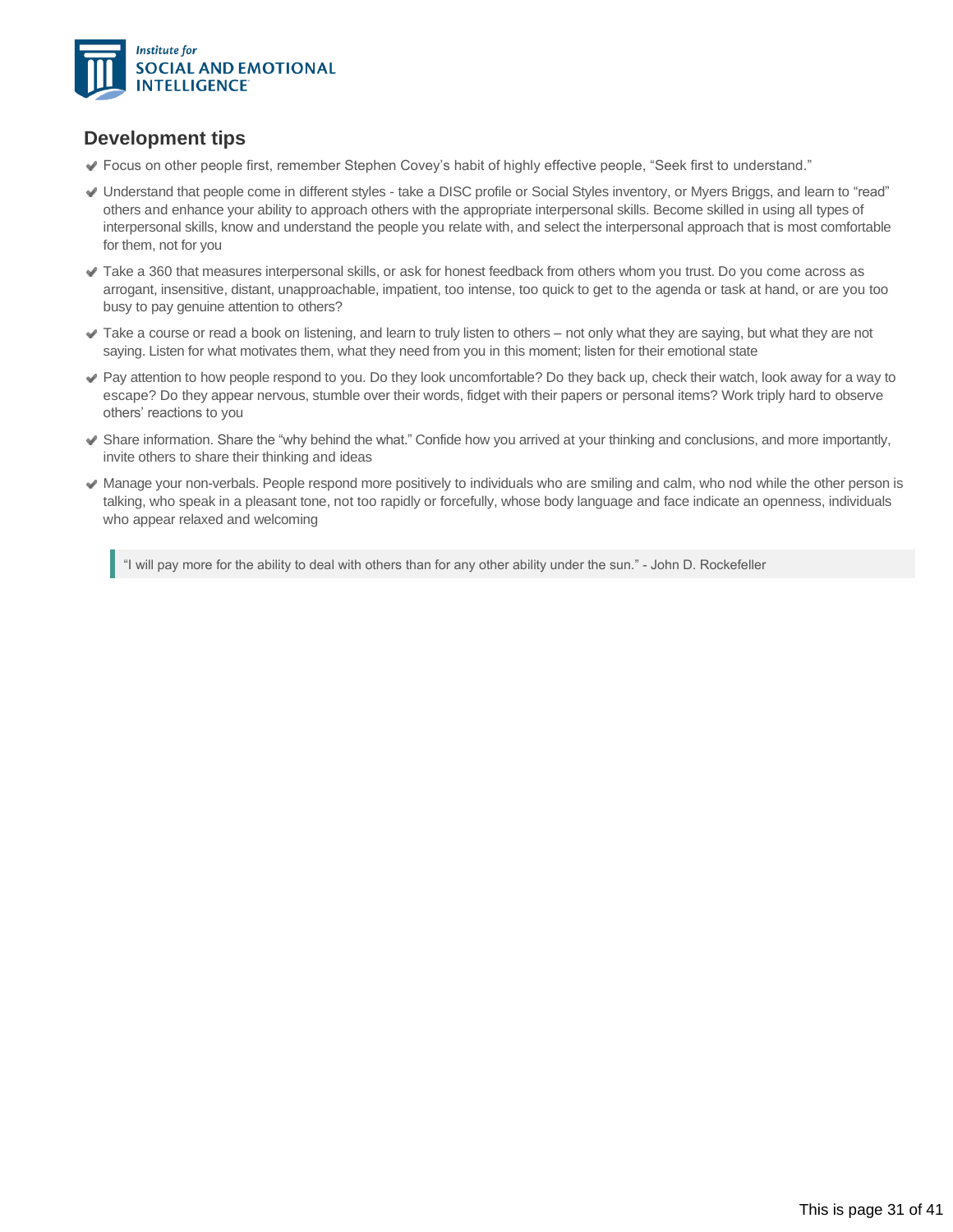

### <span id="page-31-0"></span>**Powerful Influencing Skills (13 -Strong)**

- wielding effective tactics for persuasion

#### **People with this competence**

- Are skilled at winning people over
- $\blacktriangleright$  Fine-tune presentations to appeal to the listener
- Use complex strategies like indirect influence to build consensus and support
- Are masterful storytellers, grabbing the attention of others and imparting information that grabs attention and makes people want to hear more
- Orchestrate dramatic events to effectively make a point
- $\blacktriangleright$  Are able to persuade, convince or impact others to get them to support their agenda

#### **People lacking this competence**

- Work independently and at times, against the group or other individuals
- **◆** Do not leave a positive or memorable impression
- Are ineffective in persuading or convincing others of a common vision and direction
- ◆ Do not respond to their audience, even tend to alienate
- Are unable to successfully defend their ideas if challenged
- Fail to inspire confidence or earn respect
- Come across as opinionated and dull

#### **Development tips**

- Identify influence opportunities; discuss influencing strategies with others (especially those who are skilled at influence); listen and be open to learning new approaches to communicating with others about these opportunities
- Learn how to develop a rapport with others so they will be more open to your communications
- $\blacktriangleright$  Know when to be assertive, when to make suggestions and when to ask questions
- $\blacktriangleright$  Identify what motivates others, and craft a message that appeals to those motivations
- Be clear about what exactly you want to influence, and plan your messages ahead of time
- Develop ways of expressing what you want to say at key points in an influencing conversation
- Frame your messages to appeal to and make sense to the other person
- Consider in advance what some objections might be, and how you might overcome them
- Use data, statistics, and endorsements from credible, respected authorities to help make your case
- $\blacktriangleright$  Make your thinking transparent there are undoubtedly good reasons for your proposal

"There is only one way to get anybody to do anything. And that is by making the other person want to do it." Brian Tracy

#### **Great Resources:**

*Influence: The Psychology of Persuasion* and *Influence: Science and Practice,* both by Robert B. Cialdini *Yes: 50 Scientifically Proven Ways to Be Persuasive,* by Noah J. Goldstein, Steve J. Martin, and Robert B. Cialdini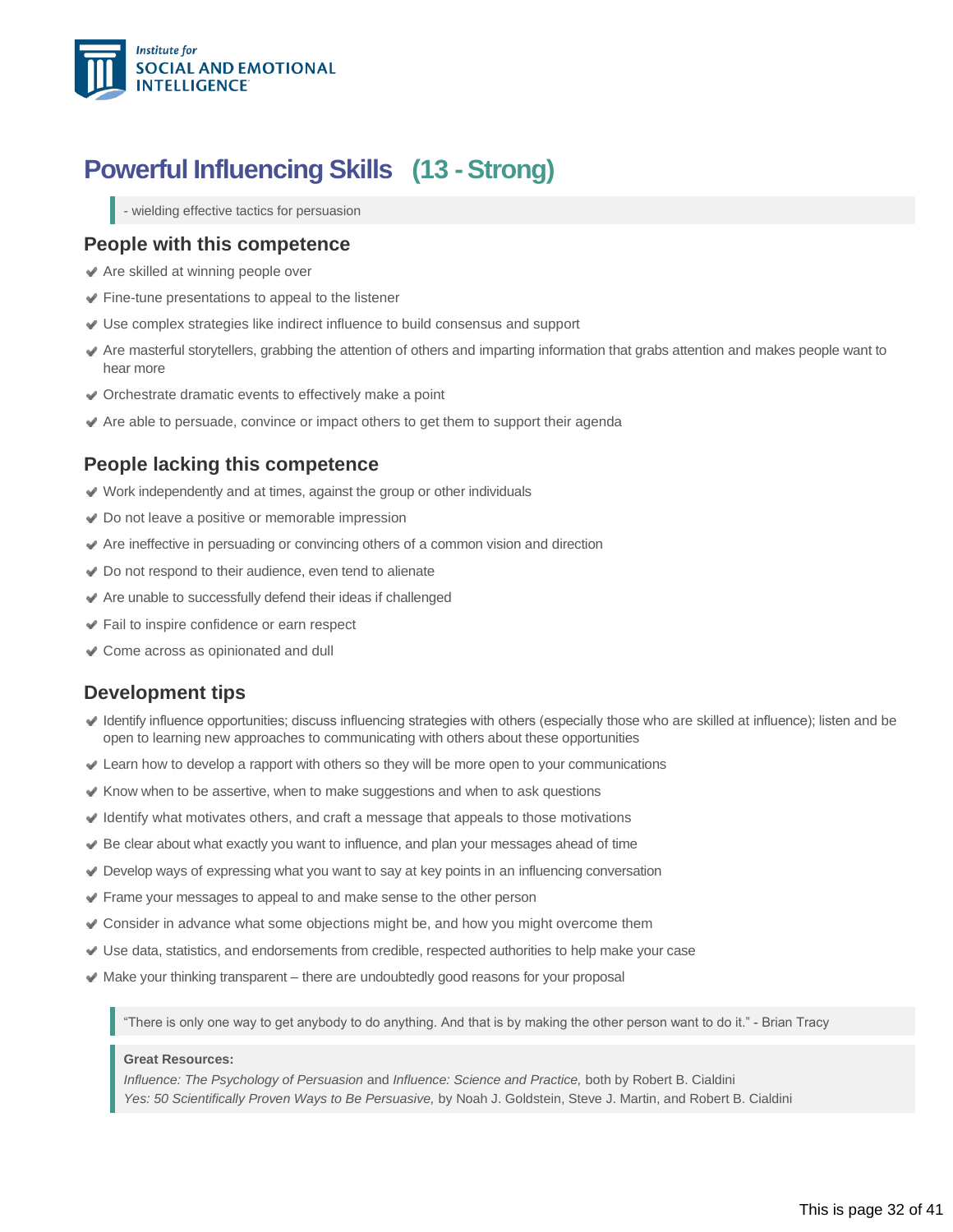

### **Conflict Management (11 - Strong)**

<span id="page-32-0"></span>- effectively negotiating and resolving disagreements

#### **People with this competence**

- Are able to handle difficult individuals and groups of people and tense situations with diplomacy and tact
- Spot potential conflict, bring disagreements into the open, and help de-escalate
- **Encourage debate and open discussion**
- Draw out all parties, understand the differing perspectives, and find a common ideal that everyone can endorse
- Orchestrate win-win solutions

#### **People lacking this competence**

- Are uncomfortable with and tend to avoid conflict
- Lack consideration and tact when voicing disagreement; in fact, often present their arguments in a way that creates hostility
- Fail to listen to others' points of view when disagreement arises
- Cannot seem to find, see, or propose areas of common ground; tend to focus solely and robustly on their own point of view
- Tend to see others as "opponents" and try to find solutions that serve only themselves
- $\blacktriangleright$  Fail to see what part they may play in creating a problem; blame the problem and the conflict on others

#### **Development tips**

- When in conflict or heated discussion, become self-aware, in the moment, and focus on the issues rather than personal matters. "Separate the people from the problem"\*
- Ask: what can I say or do that will make this a more productive conversation?
- Don't avoid conflict it lingers (even festers) and will need to be dealt with sooner or later, and sooner is better and creates fewer hard feelings
- Be willing to change perspectives and consider a wider range of alternatives and options; resist digging in your heels or putting up walls.
- Examine your intent when negotiating; deliver your message in a way that doesn't create hostility and preserves the other person's dignity (no put-downs, no make-wrongs)
- $\blacktriangleright$  Be creative, brainstorm, invent options for mutual gain ("expand the pie"\*)
- $\blacktriangleright$  Insist on using data or some objective criteria to reach resolution, not emotion\*
- Be aware of the other person's emotions in the conflict they may be feeling angry or fearful. You will get your point across better if you understand their emotional state and can be responsive to their needs
- Bring in a neutral third party if the conflict cannot be resolved

\*Great Resource: *Getting to Yes: Negotiating Agreement Without Giving In,* by Roger Fisher and William Ury. A classic!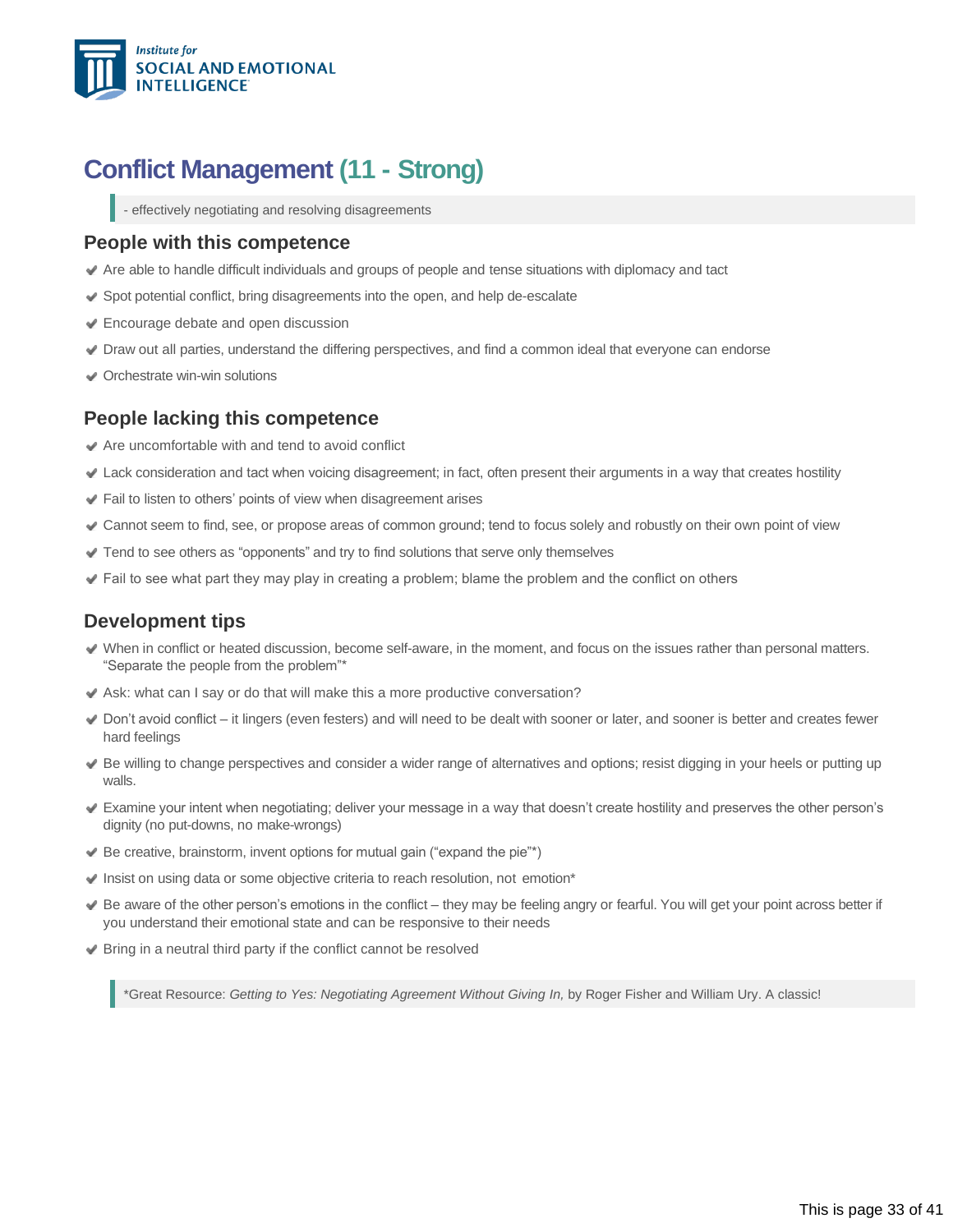

### **Inspirational Leadership (13 - Strong)**

<span id="page-33-0"></span>- inspiring, guiding and mobilizing individuals and groups; articulating a clear, compelling and motivating vision for the future

#### **People with this competence**

- $\blacktriangleright$  Articulate and stimulate enthusiasm for a clear, compelling vision
- $\blacktriangleright$  Have the ability to bring people together; step forward to lead as needed, regardless of position
- Create a sense of belonging in a group, creating an emotional bond or spirit that makes people feel they are part of something larger than themselves
- Challenge the status quo, inspire a shared vision, empower others to act, set an example ("model the way") and "encourage the heart"\*
- Articulate a sense of common purpose beyond the day-to-day tasks, making work exciting, and inspiring others to follow

#### **People lacking this competence**

- ◆ Do not have a clear vision for the future of the team or organization
- Fail to maintain a long-term, big-picture view of the organization and its future needs and opportunities
- $\blacktriangleright$  Work independently; fail to build coalitions; sometimes work against the group
- Cannot arouse a passion in others for a common goal or direction; fail to marshal the people or the resources to accomplish a goal or task
- Ignore others as a source of support
- Are often too opinionated to work with others
- Fail to see the value and importance of getting others on board to accomplish a goal or task

#### **Development tips**

- $\blacktriangleright$  Develop a clear vision for the future of the initiative, the group or the organization
- Articulate that vision in a way that inspires, motivates, compels and mobilizes others to want to achieve it
- Challenge the status-quo; be creative; come up with fresh perspectives, innovative and breakthrough ideas
- Know what you admire in a leader, develop your own personal definition of meaningful, inspired leadership, and model the way
- Openly discuss high-level issues with your team or group, seek substantive input, share credit, create opportunities for ownership in the vision
- $\blacktriangleright$  Think big-picture, don't micro-manage, give capable team and group members latitude to move things forward
- Maintain your credibility and integrity at all times or you will not be given the opportunity to lead

\*Great Resource: *The Leadership Challenge,* by James Kouzes and Barry Posner.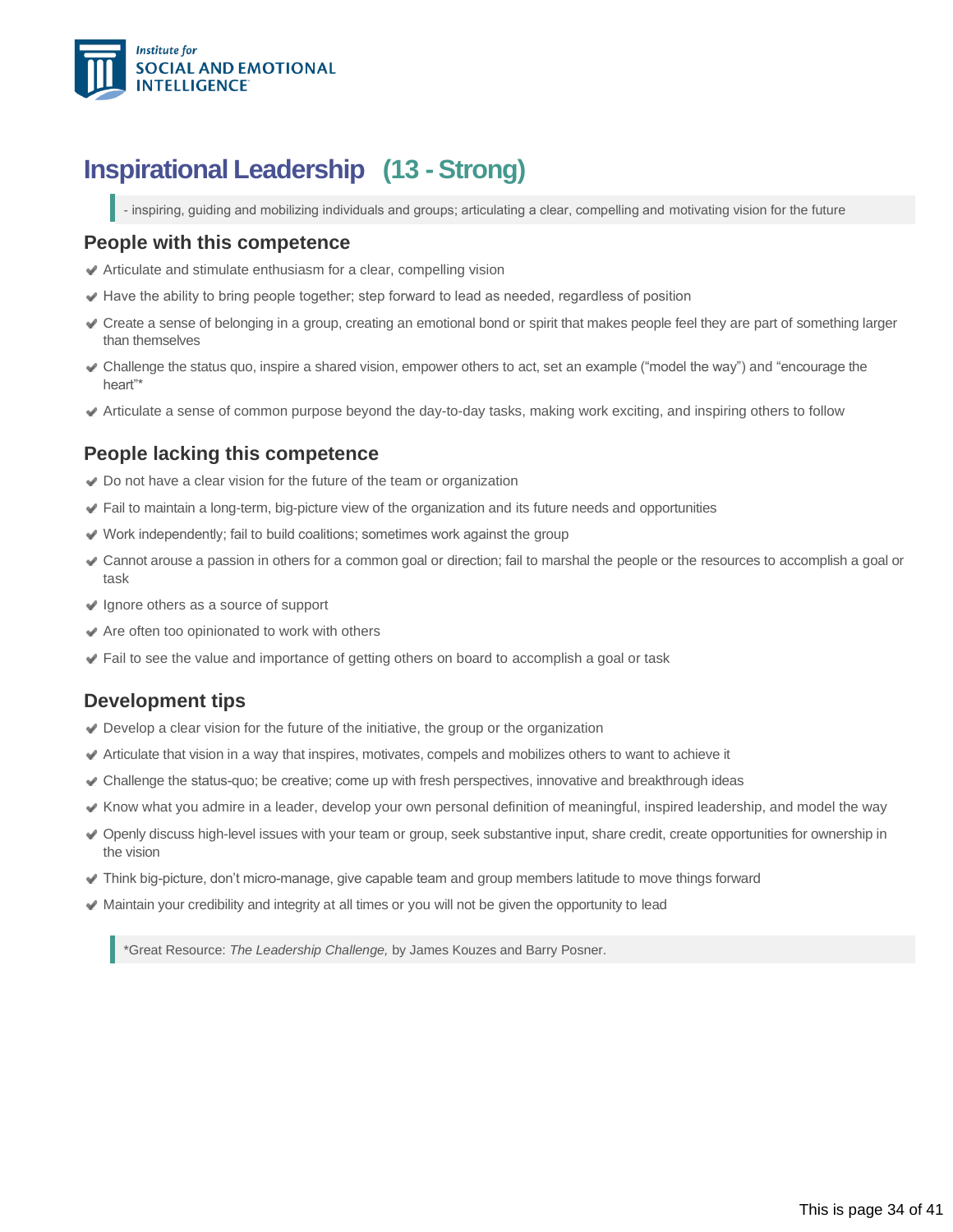

## **Catalyzing Change (12 - Strong)**

<span id="page-34-0"></span>- initiating, managing and leading change

#### **People with this competence**

- $\blacktriangleright$  Recognize the need for change, take ownership of change initiatives and remove barriers to change
- Challenge the status quo; stand up to opposition and resistance
- Champion the change and enlist others in its pursuit, making a compelling argument for the change
- $\blacktriangleright$  Model the change expected of others
- Give people detailed advance information about possible future changes
- Demonstrate the mental agility to consider new approaches

#### **People lacking this competence**

- $\blacktriangleright$  Are happy with the status quo; do not recognize the need for change
- $\blacktriangleright$  Have a vocabulary that often includes the "way we've always done things around here"
- Overtly and covertly resist change
- Fail to prepare for the future
- Lacks the ability to maintain an open mind about change and what it might bring

#### **Development tips**

- Challenge the status quo and "the way we've always done things"
- $\blacktriangleright$  Identify how and where things could be better
- Communicate change initiatives and how things will be better in the case of change, you cannot possibly over-communicate
- Be able to address how the change will impact people, and be prepared to deliver the change message in a way that allows them to see how they will be better off with the change
- Develop a written plan for major change initiatives (create a sense of urgency, establish a guiding coalition, develop and communicate a vision and strategy for the change, empower action, generate and celebrate short-term wins, generate more, anchor new approaches in the culture of the organization)\*

Great Resources: *\*Leading Change* and *The Heart of Change,* both by John P. Kotter.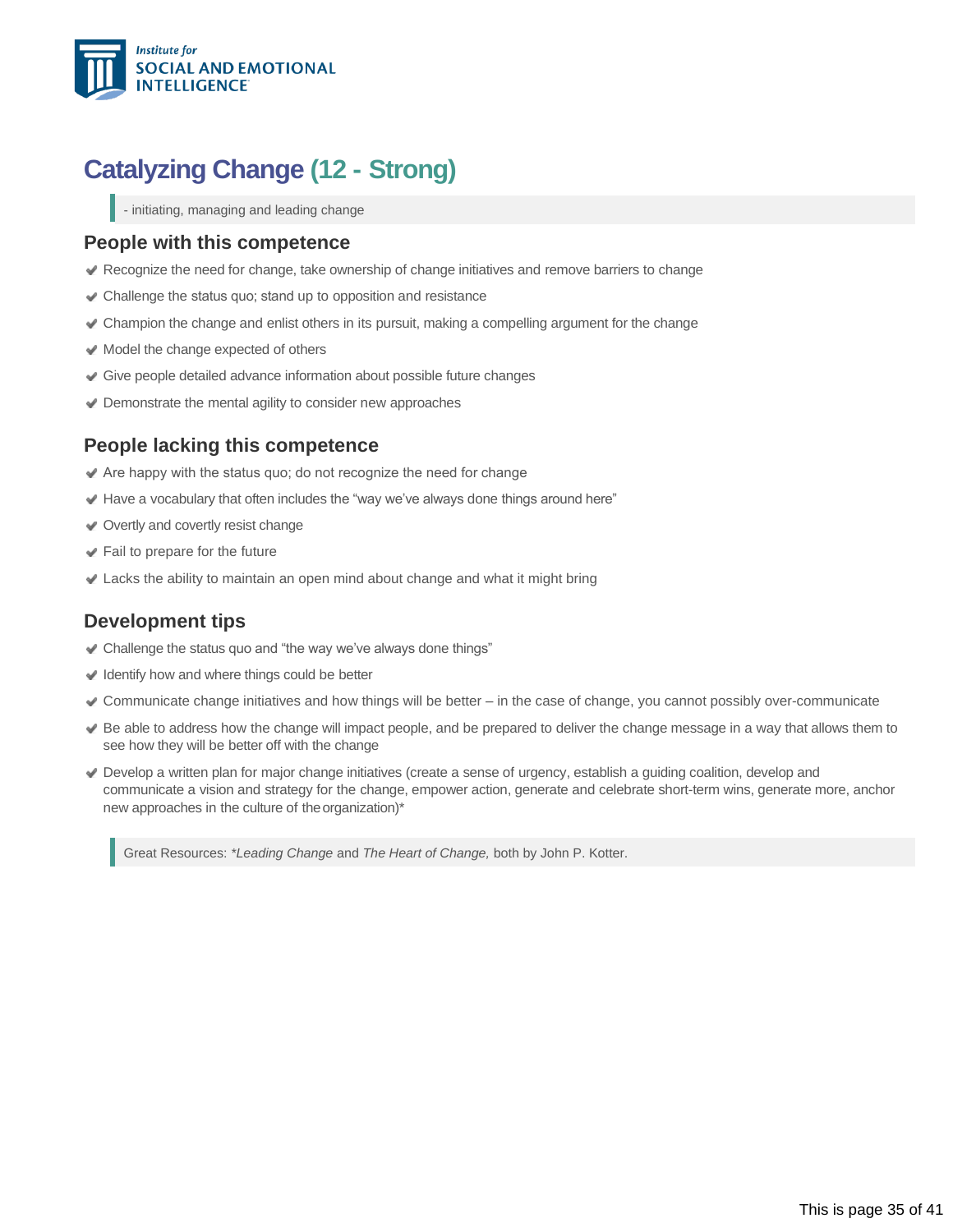

### <span id="page-35-0"></span>**Building Bonds (7 -Vulnerable)**

- nurturing and maintaining relationships, cultivating a wide network; connecting with others on a deeper rather than superficial level

#### **People with this competence**

- Cultivate and maintain extensive networks to exchange ideas and rally support
- $\blacktriangleright$  Seek out relationships that are mutually beneficial
- ◆ Build rapport and keep others in the loop
- $\blacktriangleright$  Make and maintain personal friendships among work associates
- Respect and earn the trust of people at all levels and all departments of the organization
- Respect and appreciate individual differences in perspective and background
- Can pick up the phone and call anyone in the organization or community, and know who to call to get answers or to slash through red tape or other obstacles

#### **People lacking this competence**

- Have difficulty relating to higher management, direct reports, peers and colleagues
- Fail to recognize or respond to the needs and concerns of others
- Easily let go or sever relationships under difficult or heated circumstances
- View the members of the organization as being in competition with each other; do not have the ability to be collaborative or even collegial
- Are ineffective in getting answers or projects and tasks completed because there are limited people within the organization to whom they can turn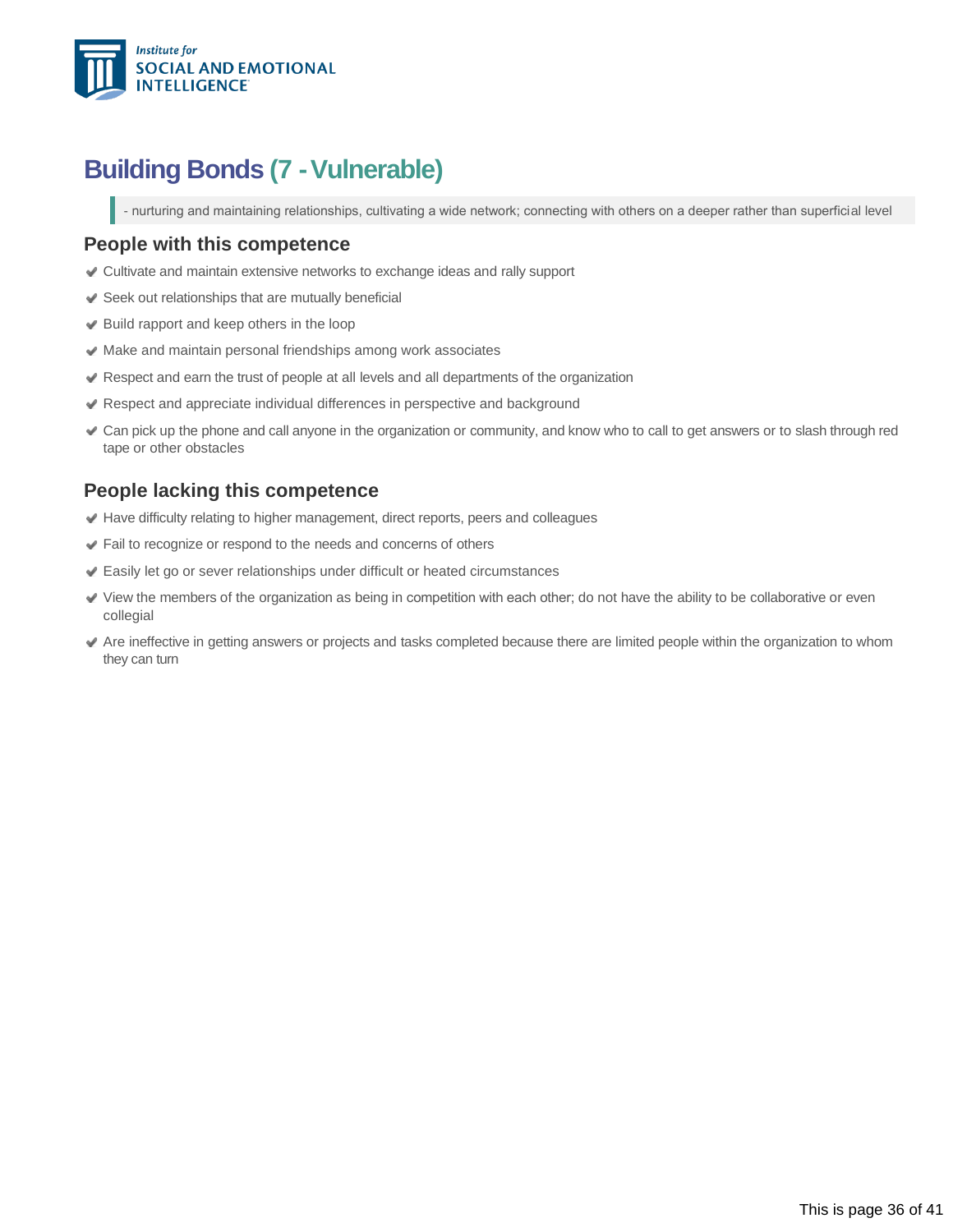

#### **Development tips**

- Analyze how your relationships with colleagues, direct reports and others in the organization impact your success
- Ask for feedback on what blocks or hinders your effectiveness at building relationships
- Meet informally (coffee, breakfast, lunch) with co-workers on a regular basis, and use this as an opportunity to learn more about their role in the organization and how you might help them
- Offer to help your colleagues when they are facing work overload
- Ask for their assistance or counsel when you need advice or support
- Beware of becoming too task-focused and detail-oriented; be sure to focus on people as well as tasks
- Attend your community's and your organization's events (holiday parties, summer picnics, award ceremonies, etc.)
- Develop relationships in your professional community by attending professional conferences and contacting key people in your industry
- Engage in community activities and connect with business leaders and elected officials

"Call it a clan, call it a network, call it a tribe, call it a family. Whatever you call it, whoever you are, you need one." Jane Howard

"You can make more friends in two months by becoming more interested in other people than you can in two years by trying to get people interested in you." - Dale Carnegie

Great Resource: Achieving Success Through Social Capital: Tapping the Hidden Resources in Your Personal and business Networks, by Wayne Baker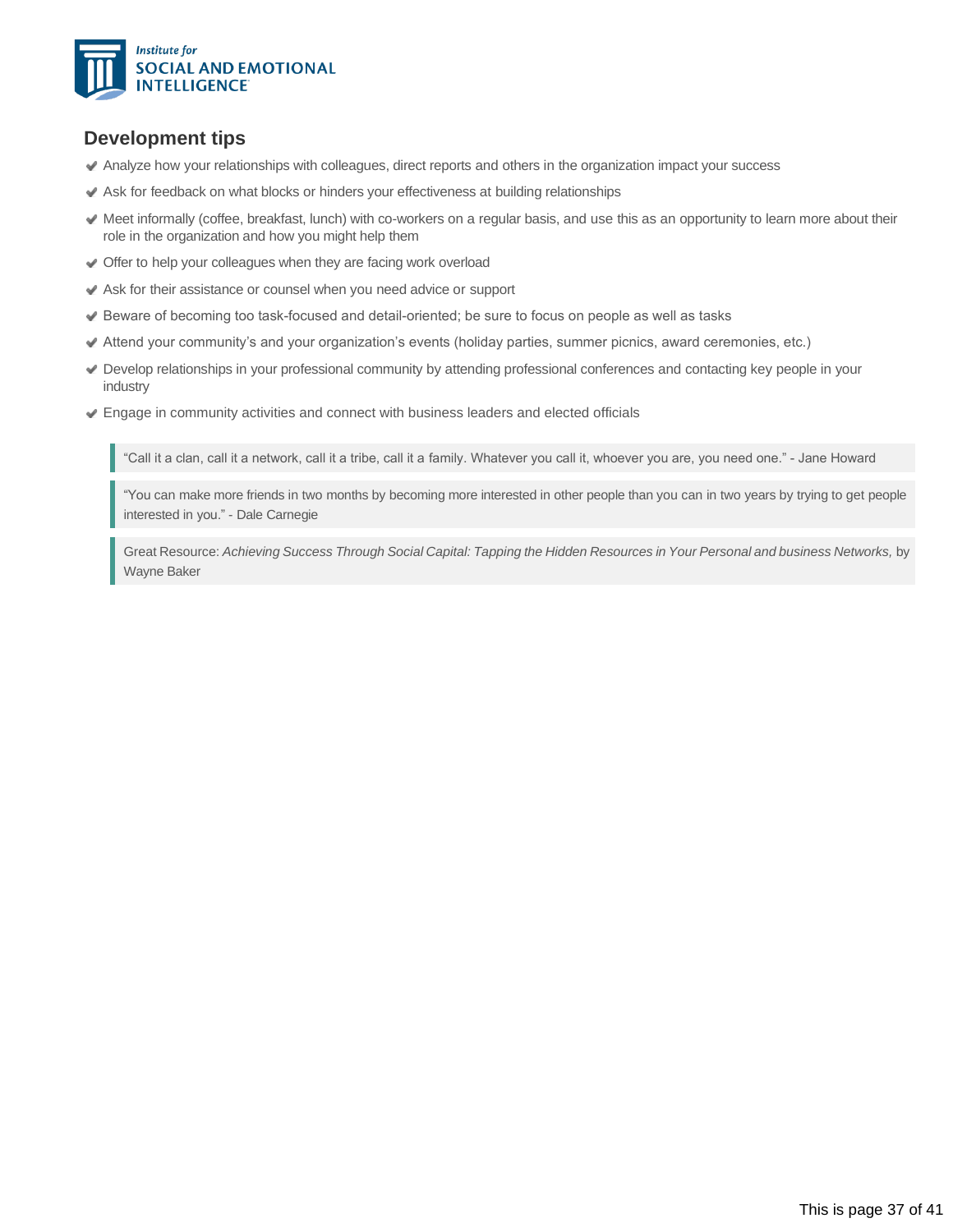

### <span id="page-37-0"></span>**Teamwork & Collaboration (8 -Average)**

- working with others toward shared goals; creating group synergy in the pursuit of collective goals

#### **People with this competence**

- **Enjoy working cooperatively with others**
- Draw all members of a group into active and enthusiastic participation
- Build team identity, esprit de corps, and commitment
- Protect the group and its reputation; share credit
- Share plans, information, and resources
- Put team goals before individual goals
- $\blacktriangleright$  Interact well with all different personalities and work styles on the team
- Demonstrate trust in, and respect for, all team members

#### **People lacking this competence**

- Prefer working alone; do not coordinate their efforts with others
- Fail to take on their fair share of the team's responsibilities
- Withhold information from others on the team
- Undermine or discount team decisions and team actions outside the team
- Avoid conflict and the opportunity to resolve differences with other team members
- **■** Tend to view the team as an obstacle to getting work done
- Fail to abide by team norms and standards
- $\blacktriangleright$  Fail to support the decisions of the team

#### **Development tips**

- Seek out opportunities to work with others; take a genuine interest in learning more about their work and how you can support them
- $\blacktriangleright$  Keep other team members informed of your work, timelines and priorities
- Share equipment, materials, funds and resources with other team members
- ◆ Publicly credit other team members who have done well
- Solicit others' points of view, particularly quiet team members
- Avoid taking control of the agenda or being the first to make suggestions; be aware of dominating team meetings
- Bring conflict out into the open and encourage all to resolve it
- Treat coworkers with courtesy and respect; demonstrate trust in fellow team members

#### **Great Resources:**

*Teamwork: What Must Go Right, What Can Go Wrong,* by Carl Larson and Frank LaFasto; *When Teams Work Best,* by Frank LaFasto and Carl Larson; *The Five Dysfunctions of a Team,* by Patrick Lencioni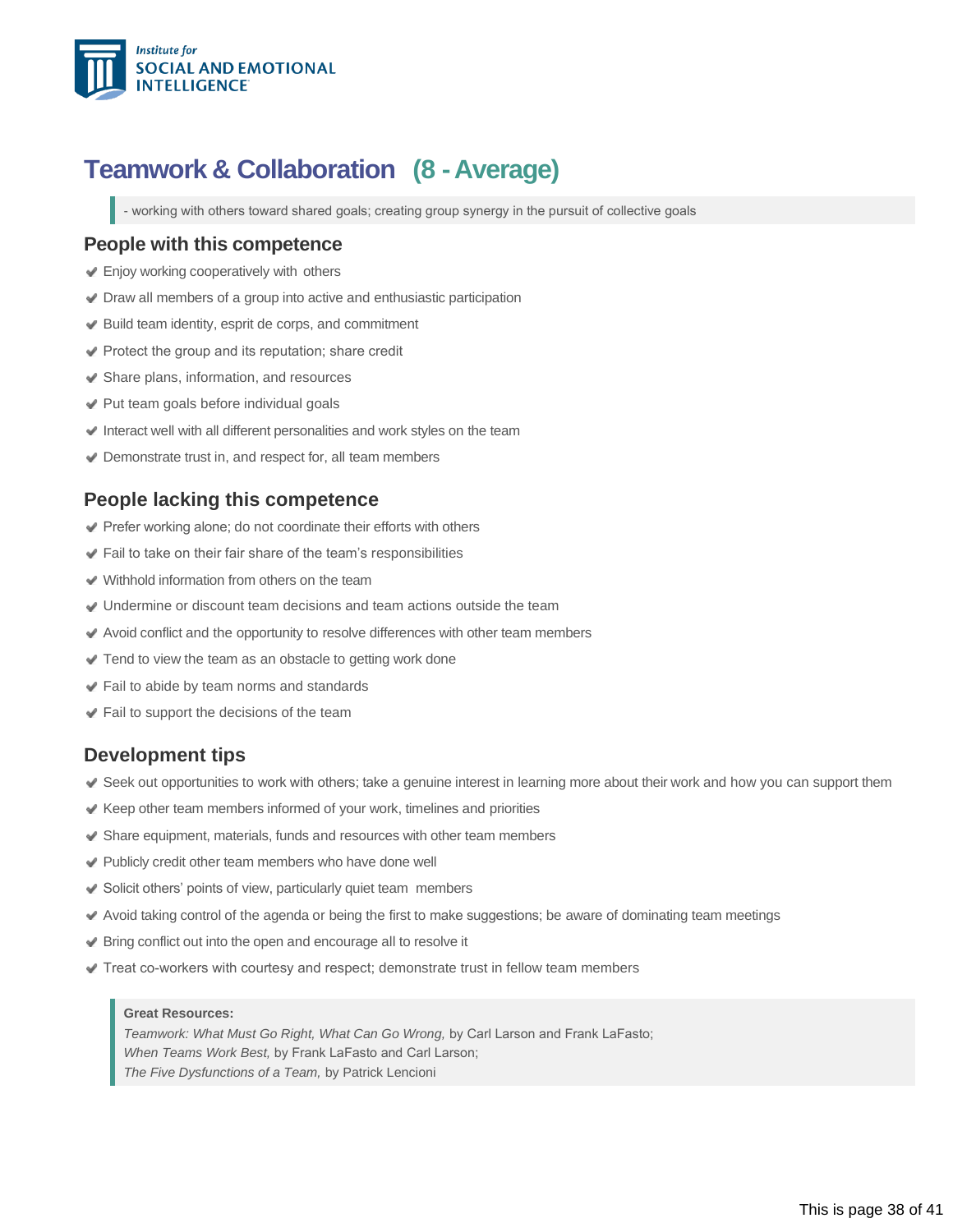

### **Coaching & Mentoring Others (7 - Vulnerable)**

<span id="page-38-0"></span>- sensing other people's developmental needs and bolstering their abilities

#### **People with this competence**

- $\blacktriangleright$  Show a genuine personal interest in helping their employees and others improve their performance
- Understand the goals, strengths, and weaknesses of others
- Give timely and constructive feedback so people can find their way to excellence
- Are natural mentors and/or coaches
- Provide others with knowledgeable support and meaningful, often "stretch" assignments
- Foster long-term learning and development of others

#### **People lacking this competence**

- Don't provide instructions or details to help people be successful or improve in the long run
- Fail to provide the necessary feedback intended to help others learn and grow
- $\blacktriangleright$  If they give feedback, it's usually negative, and the intent is to hurt or belittle others
- Refuse to delegate and give others opportunities for stretch assignments and growth
- $\blacktriangleright$  Are unwilling to spend time with people who need their help

#### **Development tips**

- Take the time to talk to individuals about their goals, aspirations, and things they want to learn and do better
- These conversations should occur regularly, not only at the annual review time
- Create and maintain a development file for each of your direct reports to track their progress
- Request each member of your staff craft a development plan, and share yours with them
- Identify potential "stretch assignments" that would allow them to work on a project or goal and learn as they go in an area where they want to learn, grow and develop themselves
- $\blacktriangleright$  Be available as they work on their assignments for brainstorming, questions, and support
- Observe their progress and provide them specific feedback on what they are doing well, and where they need further development
- $\blacktriangleright$  Make feedback as constructive and non-evaluative of the person as possible; focus on the work, not the individual
- Acknowledge and recognize progress often, not just at the end of an assignment

"The greatest good you can do another is not just share your riches, but reveal to him his own." - Benjamin Franklin

Successful people are always looking for opportunities to help others. Unsuccessful people are always asking, 'What's in it for me?' Brian Tracy

Great resource: Co-Active Coaching, 2nd Edition: New Skills for Coaching People Toward Success in Work and Life, by Laura Whitworth, Karen Kimsey-House, Henry Kimsey-House, and Phillip Sandahl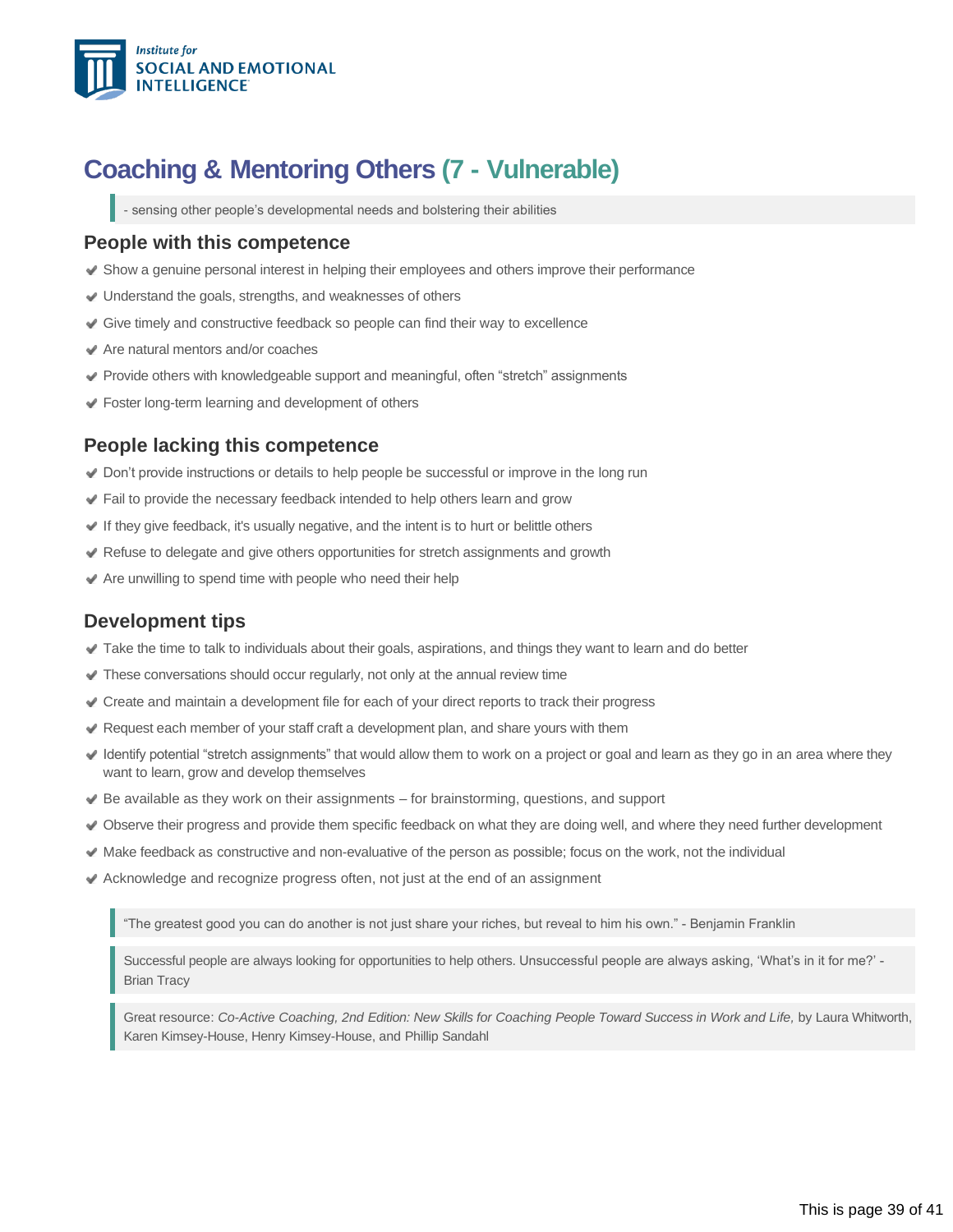

### **Building Trust (8 - Average)**

<span id="page-39-0"></span>- being trustworthy and ethical when working and relating to others; ability to establish a bond of trust with others

#### **People with this competence**

- Share information, including about themselves (appropriate self-disclosure)
- $\blacktriangleright$  Are willing to be influenced; are able to change their mind as a result of talking with others
- Treat people fairly, consistently and with respect
- Genuinely care about others
- Maintain high standards of personal integrity
- Behave in accordance with their expressed beliefs, values and commitments
- **●** Deliver on their promises and commitments

#### **People lacking this competence**

- Are unable to establish open, candid, trusting relationships
- $\blacktriangleright$  Have developed a reputation for lacking integrity
- Make promises they are not able or do not intend to keep
- **Behave erratically and treat people poorly**
- Undermine others for their own gain

### **Development tips**

- It takes a long time to build trust, and only an instant to destroy it. All of the following development tips must be practiced on a regular, consistent basis if you wish to build trust:
- Build personal relationships with others through listening carefully to what's on their minds and in their hearts
- Always deliver on your commitments, if you say you will make a meeting or do something, don't make a habit of canceling; follow through on what you say you will do
- $\blacktriangleright$  Be accessible; your co-workers will find it hard to trust you just because you have a title
- **◆ Never knowingly mislead or lie**
- Consciously articulate and demonstrate your leadership values, principles and ethics in the actions you take and the decisions you make
- Admit your mistakes or your part in them
- Protect the interests of those who are not present and those with less power than you

"You must trust and believe in people, or life becomes impossible." Anton Chekhov

"The chief lesson I have learned in a long life is that the only way to make a man trustworthy is to trust him; and the surest way to make him untrustworthy is to distrust him and show your distrust." - Henry L. Stimson

Great Resource: *Building Trust: In Business, Politics, Relationships, and Life, by Robert C. Solomon and Fernando Flores*